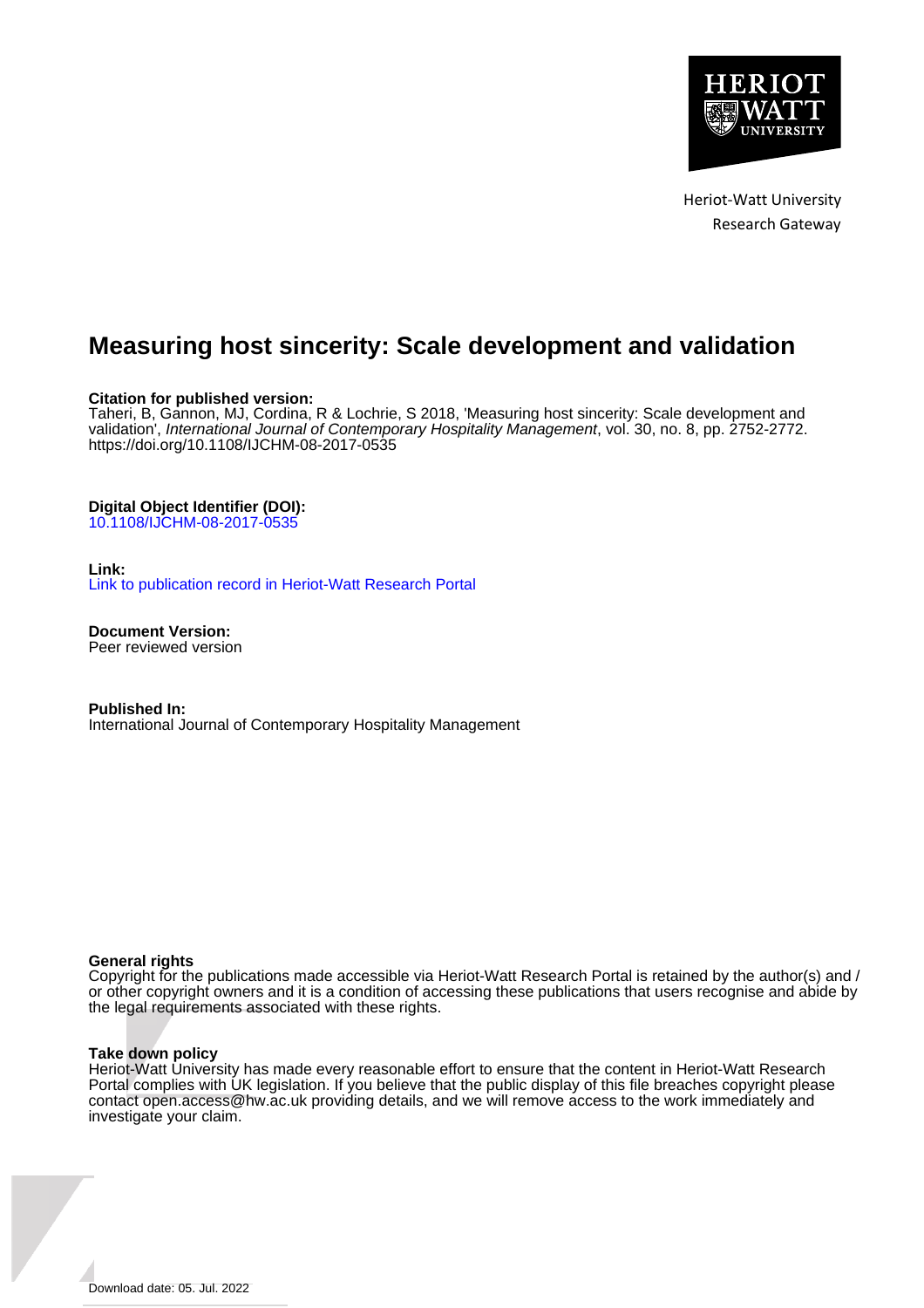# **Measuring host sincerity: Scale development and validation**

### **Abstract**

### **Purpose**

The purpose of this study was to develop and validate a scale for host sincerity.

### **Design/methodology/approach**

The 10-item host sincerity scale was developed by following a multi-stage scale development procedure (Delphi technique, qualitative interviews, and surveys).

### **Findings**

The findings reveal that host sincerity is a second-order construct with two underlying dimensions: 'sincere social interaction' and 'sincere emotional response'. By incorporating host sincerity into the consumer-based model of authenticity, the findings established significant relationships among all constructs, confirming the predictive validity of the host sincerity construct.

### **Research limitations**

Data was gathered from visitors to troglodyte heritage sites (Kandovan and Cappadocia). Future studies should test the newly formed sincerity scale at other cultural destinations in order to further explore the generalisability of the scale. Further, data was gathered from tourists. Future studies should consider host sincerity from a host perspective.

### **Practical implications**

Cultural destination managers and local hosts can use this instrument as a supplementary tool in order to evaluate how sincere their hospitality offering appears to tourists.

# **Originality/value**

This paper develops a host sincerity scale in order to explore the importance of sincere hostguest interactions, and tourists' emotional response to these interactions. It extends the consumer-based model of authenticity by drawing further attention to the importance and impact of host sincerity in stimulating memorable tourism experiences.

**Keywords:** Host sincerity; Scale development; Cultural consumption; Scale validation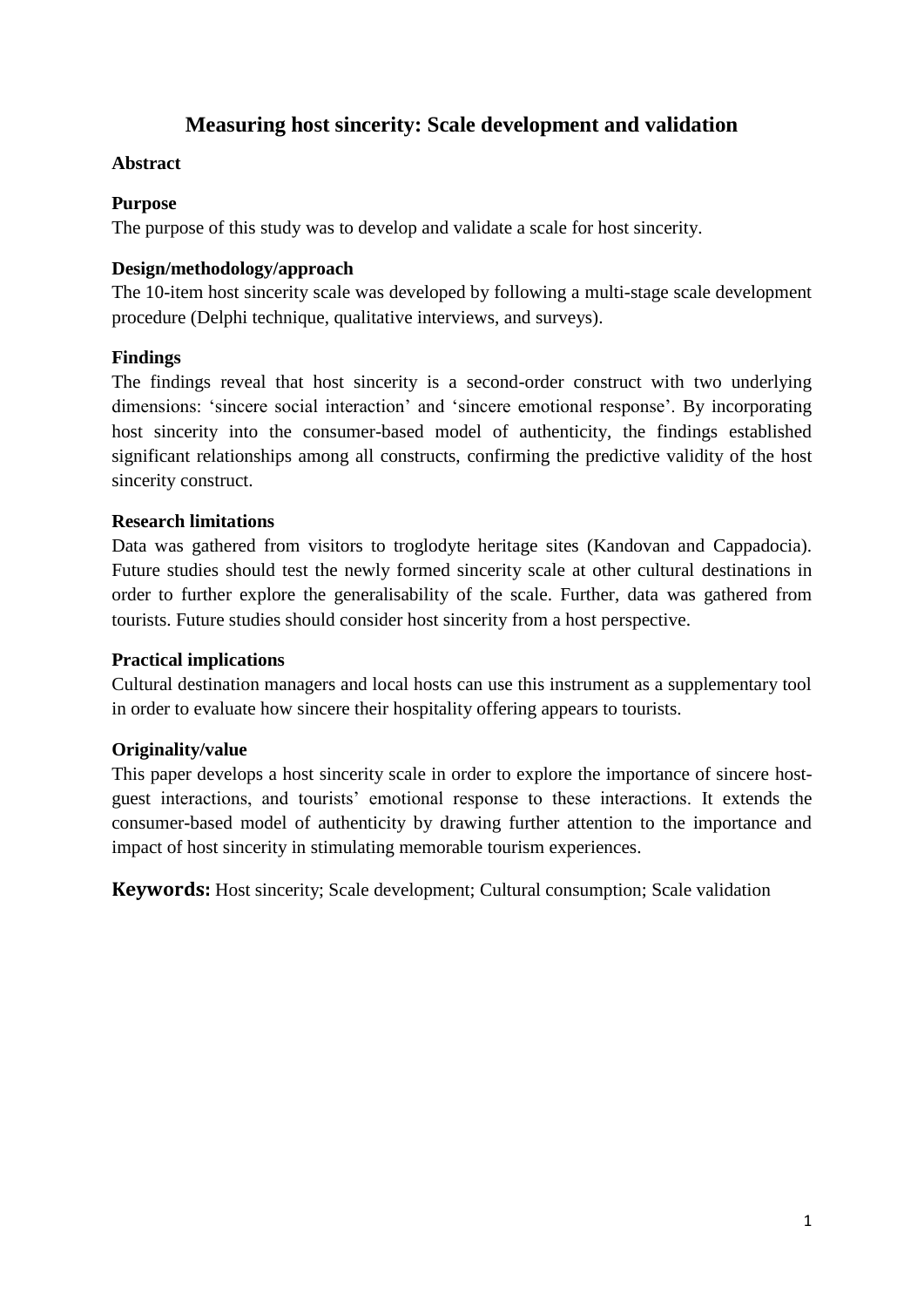### **Measuring host sincerity: Scale development and validation**

### **1. Introduction**

In relative terms, extant research overlooks the notion of 'sincerity' and its role in stimulating visitor interest in places and their local inhabitants (Prentice and Andersen, 2007). Meanwhile, authenticity and its related concepts receive sustained attention in hospitality and tourism studies (Kolar and Žabkar, 2010), and interest in capturing and understanding what is perceived to be 'real' inspires research across disciplines (Beverland, 2005). Cultural places should be "both authentic and sincere, and not unnecessarily staged or superficial" (Prentice and Andersen, 2007, p.95). Here, authenticity refers to destinations and their offerings felt to be meaningful, whereas sincerity explains relationships with people perceived to be meaningful (Prentice and Andersen, 2007; Prince, 2017). Extant research emphasises two of the main concepts relating to perceived authenticity: existential and object-based authenticity (Bryce *et al.,* 2015). However, the lack of a specific measurement scale for host sincerity leaves a vital knowledge gap, and offers the opportunity for a much-needed investigation to assess the sincerity concept alongside destination authenticity's component parts.

While the functional importance of host-guest interactions has been explored (Sharpley, 2014), host sincerity represents a more critical element of tourists' encounters with locals (Prince, 2017). Prior studies do not reflect the importance of visitor interactions with hosts, beyond acknowledging that tourists often hold a preconceived notion of locals pretravel (Yi *et al.,* 2017). However, the willingness of locals to interact with tourists in an accurate and meaningful fashion is important as it allows them to share their experiences, culture, and lives and quash suspicion regarding the 'authenticity' of a destination (Yi *et al.,* 2017), resulting in more sincere travel experiences (Taylor, 2001). This is crucial as, while destination features can be authentic, encounters with local hosts are distinct and should be evaluated based on their sincerity (Prince, 2017). The emotional response engendered by sincere host-guest interactions can impact upon tourism development (Wang *et al., 2015*), and contributes to how authentic the travel experience is perceived to be (Walter, 2017). Given the substantial extant emphasis on place-oriented vessels of authenticity, this study focuses on this tangential, underrecognised element (Yi *et al.,* 2017), where hosts strive to provide tourists with genuine insight into their functioning lives in order to represent themselves accurately, not to take advantage of them for financial gain (Taylor, 2001).

Prior research investigates host-guest interactions and the emotional response to these interactions (Woosnam *et al.,* 2009). However, this typically emerges from the host's, not the tourist's, perspective (Sharpley, 2014). Given the importance of sincerity to host-guest interactions, this study seeks to advance research on the concept. In capturing this phenomena, it is crucial to adopt a comprehensive approach, and a reliable scale can address this. Thus, this study contributes to hospitality literature by presenting a rigorous process of scale development by defining, validating, predicting and understanding the importance of the concept of host sincerity (Netemeyer *et al.,* 2003). Using multi-stage scale development procedures, we echo Khan and Rahman (2017) in their call to advance scale development and measurement in this area. Therefore, we seek to: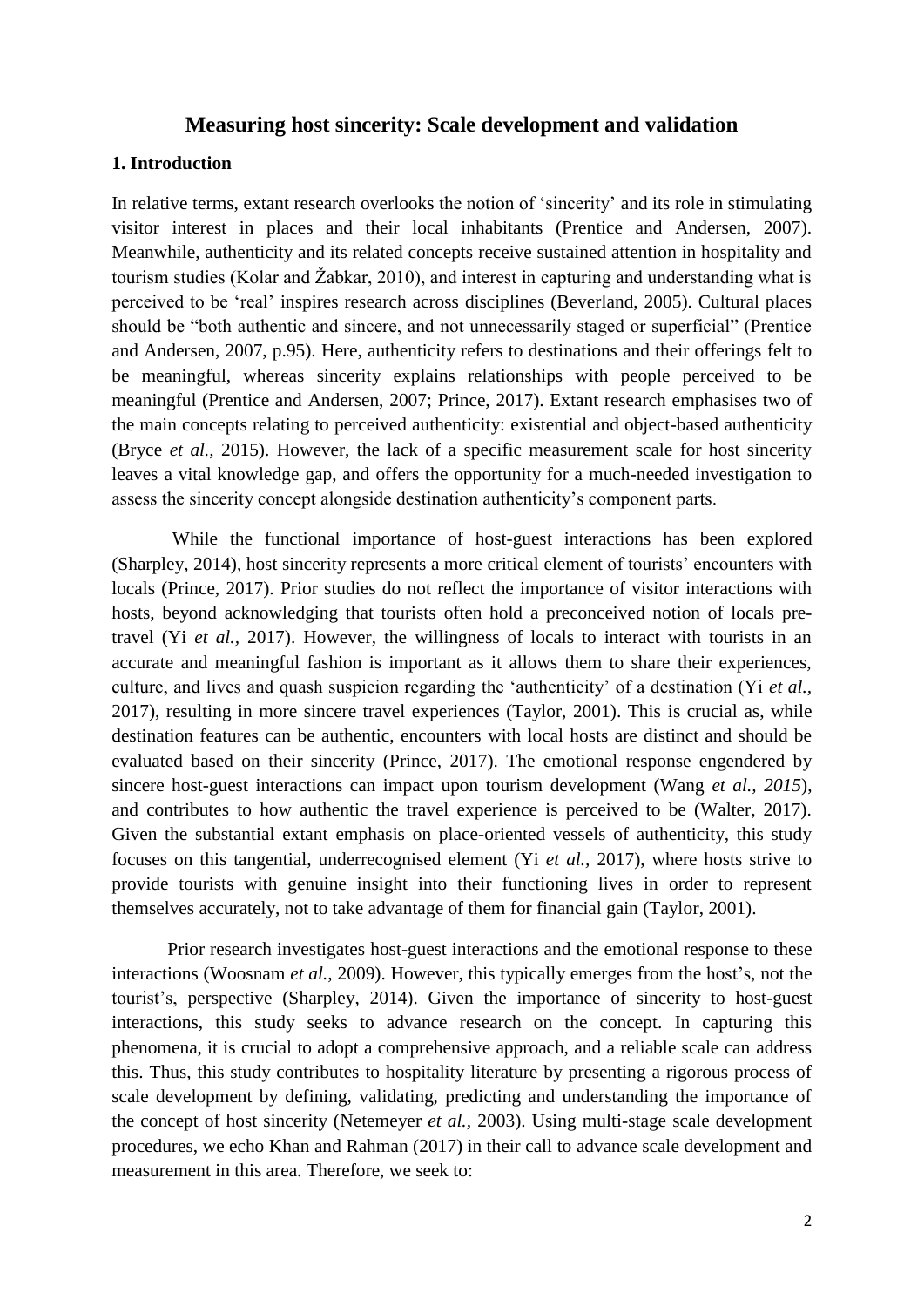- Develop and validate a scale for measuring 'host sincerity' in cultural places by conducting a sequence of inter-related studies that assess the reliability and validity of the scale (Netemeyer *et al.,* 2003)
- Test predictive validity by assessing the relationships between host sincerity and related constructs consistent with underlying theories and previous research. Here, we test the ability of the host sincerity construct "to estimate some creation behaviour that is external to the measuring instrument itself" (Hosany and Gilbert, 2010, p.519). To establish the predictive validity of host sincerity, structural equation analyses were performed with the perceived authenticity, cultural motivation and memorable tourism experience (MTE) constructs based on the consumer-based model of authenticity (CBA).

Thus, this study enhances hospitality and cultural consumption literature by providing a new host sincerity scale, further advancing understanding of related concepts in a hospitality and tourism context.

### **2. Literature review**

### *2.1 Host sincerity*

From an interdisciplinary perspective, sincerity is typically conceptualized around notions of honesty (Aaker, 1997); transparency (Erickson, 1995); accountability (Keane, 2002); and integrity (Austin, 1962) (**Table 1**). However, its use within the field of tourism and hospitality research has barely surpassed Taylor's (2001) assertion that sincerity and authenticity are different but not dissimilar (Prince, 2017). While Taylor (2001) suggests that both represent '*real'* representations of place, culture, and values, he extends this by stating that 'sincere' tourism is driven by interaction, and occurs independently of visitor presence instead of existing primarily for the benefit of tourists. This echoes Chhabra *et al*. (2003), who assert that tourist perceptions of destination authenticity can be erroneous and that it is difficult to identify whether a travel experience is authentic or staged. This is complicated further due to tourists' increasing awareness of the impact that their presence has on destination offerings (Daugstad and Kirchengast, 2013), which can subsequently influence host behaviour and the perceived sincerity therein (Taylor, 2001).

# **[Table 1]**

Sincere travel experiences develop through a fluid and difficult to isolate dimension – the local people and their eagerness to interact with, educate, and involve tourists in the reality of their lives (Wang *et al.,* 2015). Here, the nature of host-tourist interactions is vital (Taylor, 2001). Prentice and Andersen (2007) explored cultural tourism using three sequential stages: fieldwork, journeys-for-experiences (JFE), and celebration. In the second stage, JFE, they posit that tourists' appreciation of cultural experiences is dominated by both felt authenticity (from the place) and sincerity sought (from local people). Unlike the experiential elements of existential authenticity (Yi *et al.,* 2017), these interactions need not be carefully curated and managed – they are natural, of the place, accurately represent local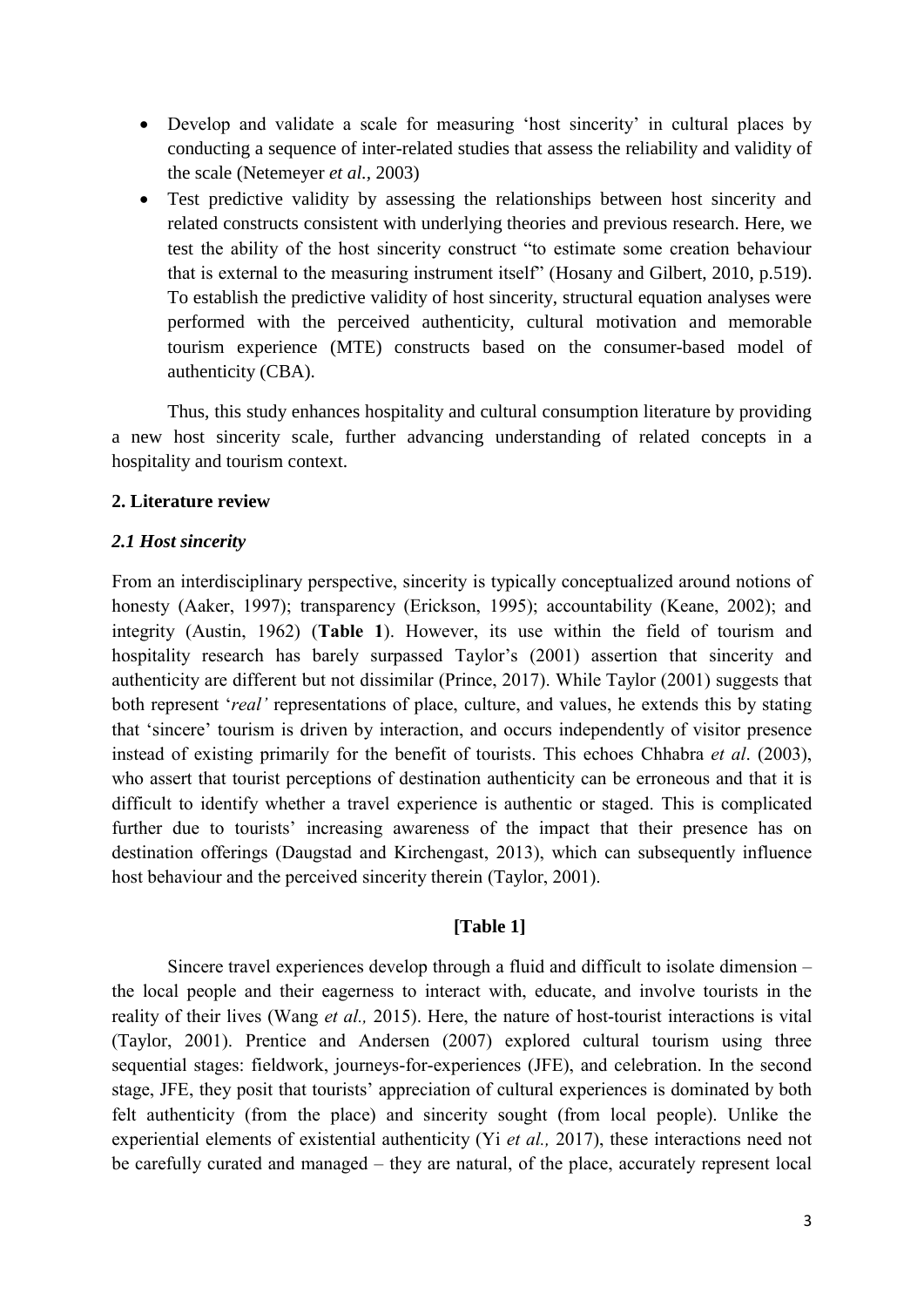culture and customs and, perhaps most importantly, occur irrespective of tourist presence (Taylor, 2001).

Beverland (2005) emphasises the need for genuine host passion and sense-of-place for an experience to be considered sincere and, despite its contingence on independence and autonomy, there must be genuine desire from locals to interact and share the reality of their lives with tourists (Wang *et al.,* 2015). It is here that Taylor's (2001) notion of sincerity flourishes; where an event, experience, or site has to *be* real independent of tourists rather than *appearing* to be real in order to attract and satisfy them. Here, sincerity emerges from the interactive, relationship-oriented elements of travel, where "'authenticity' [presents] a liminal threshold for the tourist to negotiate through sincere engagement with the host" (Deville *et al.,* 2016, p.101). Thus, while destination features are considered *authentic*, hosts should adopt a *sincere* approach to interacting with tourists in order to provide memorable travel experiences (Wang *et al.*, 2015). Thus, these sincere encounters are stimulated when the host provides an accurate representation of their life and culture (Prince, 2017), which can subsequently impact upon tourists' overall perception of their travel experience (Walter, 2017).

Given the fledgling body of research into host sincerity (Taylor, 2001; Prince, 2017), and the foundation available from ancillary disciplines (**Table 1**), the concept can thus be understood from two distinct yet symbiotic dimensions. The first stems from the host-tourist interface, where genuine social interactions lacking pretence and deceit, and accurately encapsulating the local culture and customs (Prentice and Andersen, 2007), represent a crucial component of host sincerity. This dimension, labelled '*sincere social interaction*', focuses on the way in which, and means through which, hosts provide tourists with genuine and accurate insight into their functioning lives because they *want* to, not purely to take advantage of them for financial gain (Taylor, 2001).

The second dimension, '*sincere emotional response*', stems from the feelings elicited following this interaction. While existential in nature, tourists' sincere emotional response is not necessarily concerned with fulfilment and engagement (Daugstad and Kirchengast, 2013), nor intrapersonal feelings generated from attachment to the destination or objects therein (Bryce *et al.,* 2017). It does not simply acknowledge that interactions occur (Yi *et al.,* 2017), but focuses on the emotional responses elicited within the tourist as an outcome of these interactions. Thus, host sincerity is concerned with how *sincere* tourists perceive the local people's actions, and their interactions with these hosts, to be. Therefore, for this study, 'host sincerity' is conceptualized as: when tourists feel that local hosts interact with them in an active and open manner, while accurately representing themselves in order to share the reality of their day-to-day lives.

#### *2.2 Host sincerity and related concepts*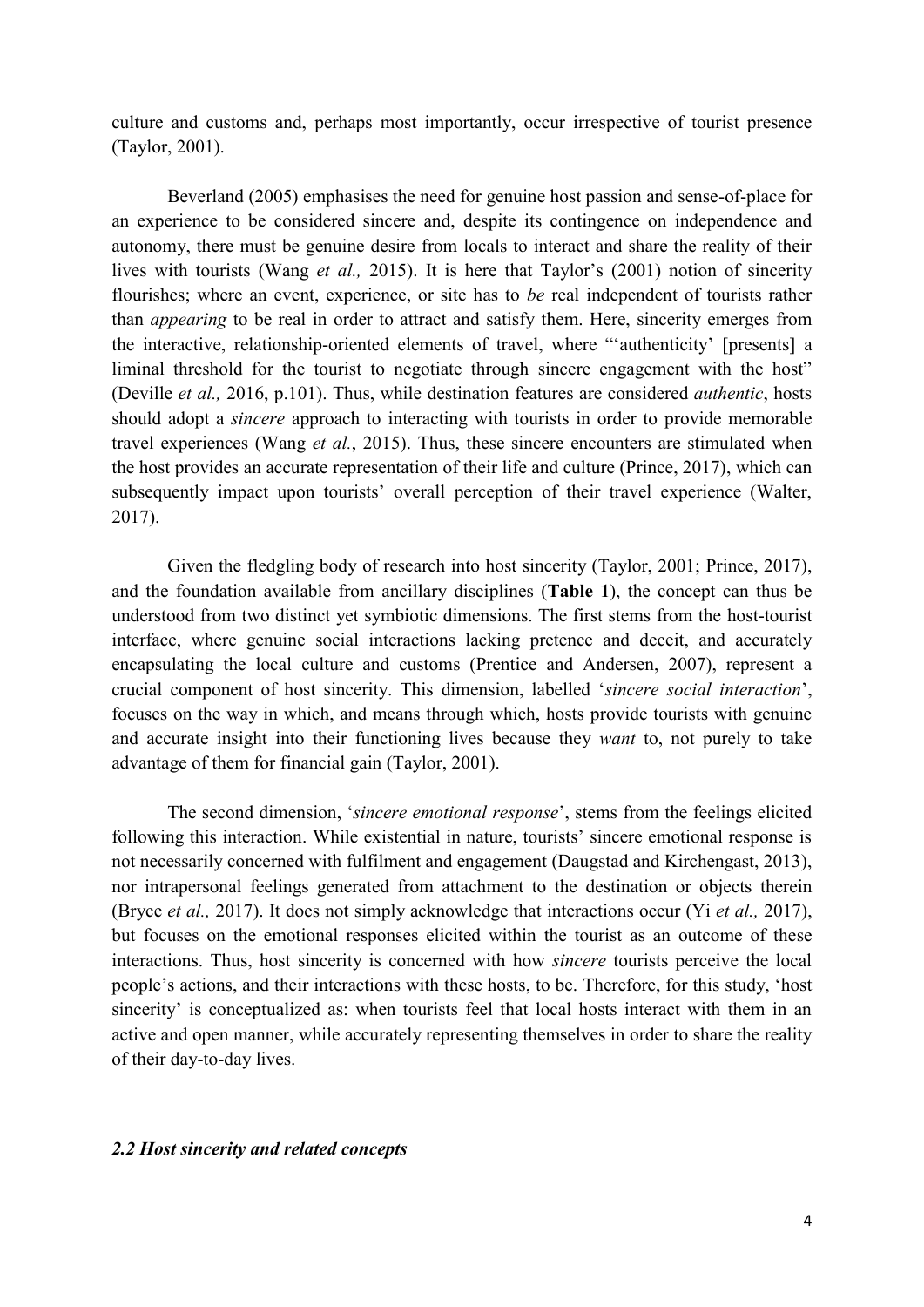Given the importance of object-based and existential authenticity in shaping visitors' experiences, this study draws upon the CBA (Kolar and Žabkar, 2010). While the CBA stresses the important role that authenticity plays in a cultural tourism context (Kolar and Žabkar, 2010), this study contends that it does not sufficiently consider a key supplementary factor – the nature of, and emotional response to, sincere interactions with local hosts. These interactions contribute to how authentic tourists perceive their travel to be (Walter, 2017) and can strengthen the tangible and experiential elements of travel. The host-tourist relationship receives limited attention within the CBA (Deville *et al.,* 2016), and there is little emphasis on the perceived sincerity of these interactions from a tourist perspective (Bryce *et al.,* 2017). With regards to cultural heritage tourism, host sincerity better represents the authentic aspects of this relationship (Prince, 2017), where sincere interactions see tourists "incorporated into certain cultural aspects of the host community" (McIntosh and Johnson, 2005, p.37). To approve the application of the scale, it is vital to recognise whether it has predictive validity by testing the relationship between host sincerity and established concepts (Netemeyer *et al.,* 2003). This involves extending the CBA (cf. Bryce *et al*., 2015; Zhou *et al.*, 2013) by incorporating a host sincerity scale into the model. Thus, this updated model explores relationships surrounding cultural motivation, authenticity, host sincerity, and memorable tourism experiences.

While this study does not seek to contribute directly to the debate on the definition or nature of authenticity, it does focus on an important tangential aspect – host sincerity. Sincerity is often mistaken for authenticity due to the lack of congruence with regards to its exact definition and characteristics (Bryce *et al.,* 2017). Object-based authenticity describes the legitimacy and provenance of relics and artefacts (Chhabra *et al.*, 2003), and is concerned with "how people see themselves in relation to objects" (Reisinger and Steiner, 2006, p.74). This bolsters visitors' desire to experience culturally significant places and their enthusiasm to develop an understanding of a destination through native objects 'discovered' there (Chhabra *et al*., 2003). Destination-specific objects amplify visitors' perceptions of the authenticity of travel if they meet expectations (Gursoy *et al.*, 2004). Studies have explored the role of object-based authenticity within hospitality and tourism, with emphasis on the relationship between the concept and existential authenticity (Wang, 1999), cultural motivation (Bryce *et al*., 2015) and tourists' attitudes and loyalty (Zhou *et al*., 2013).

Existential authenticity refers to the object-free component of travel (Mura, 2015) and is described as a "state of being" (Rickly-Boyd, 2013, p.682). Authentic tourism relies on the convergence of destination-specific objects and tourists' existential experiences (Rickly-Boyd, 2013). Wang (1999) argues that existential authenticity stems from the visitor's lived experience; including physical feelings and self-making (Mura, 2015). Existentially authentic experiences are not simply about visiting sites of socially constructed significance, but participating and experiencing something fulfilling, engaging, and fundamentally dissimilar to the normality of everyday life (Daugstad and Kirchengast, 2013). Reisinger and Steiner (2006) and Kolar and Žabkar (2010) found that both existential and object-based authenticity were related to cultural motivation, while Bryce et al. (2015) suggest that cultural motivation positively influences existential authenticity.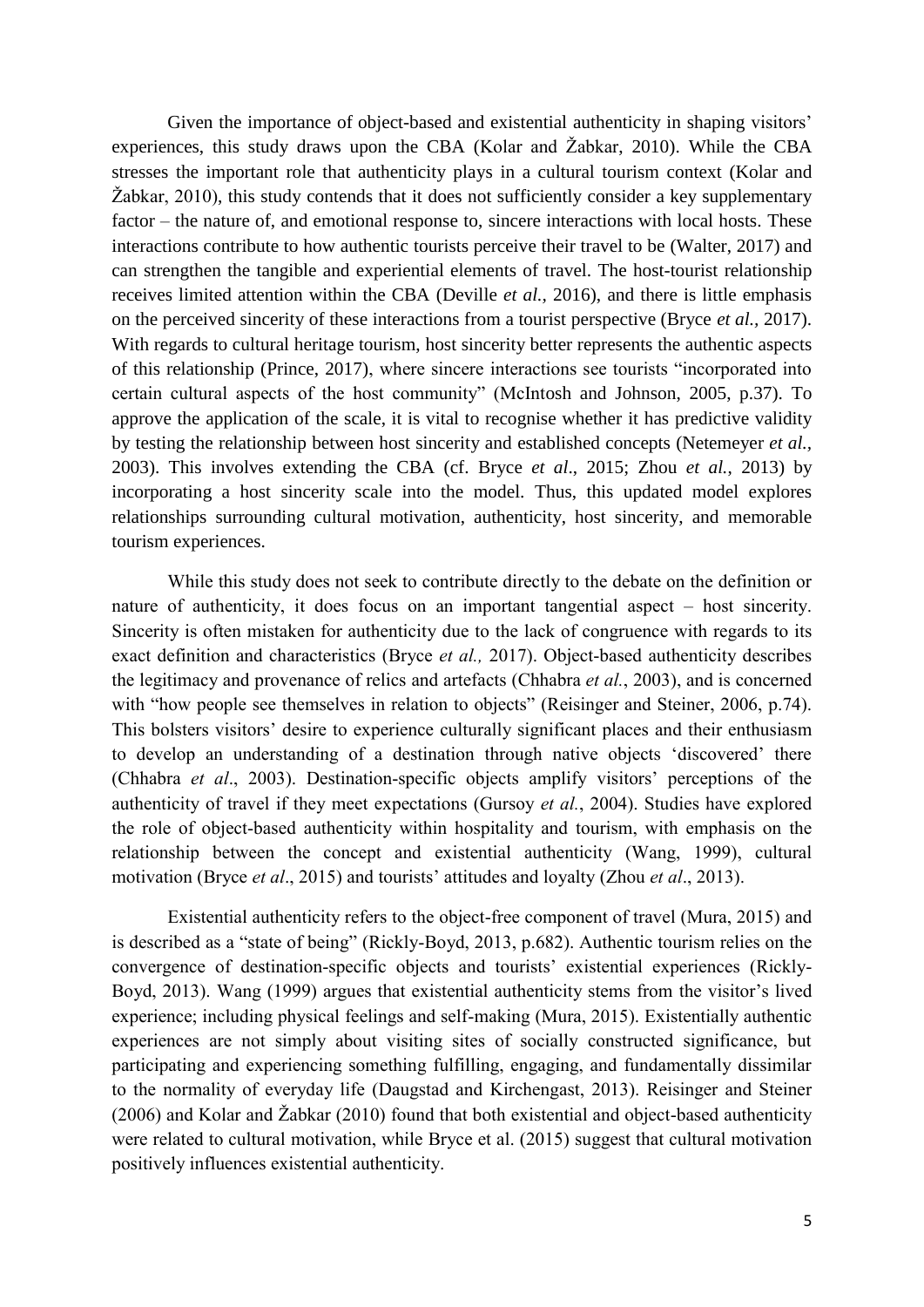Nonetheless, 'cultural' tourism is not a facsimile of 'serious' tourism, and can include more casual travel (Brida *et al.,* 2014). Extant literature identifies distinct types of cultural tourist: those curious about the culture surrounding a destination, and those who simply have an interest in experiencing something different while travelling (Richards, 2002). Kolar and Žabkar (2010, p.655) suggest that cultural motivation is a "cluster of interrelated and intellectually based interests in culture and heritage". These extend beyond the chastely intellectual motives of cultural consumption and include more social and self-fulfilling desires, such as visiting cultural sites 'to relax' and have a 'good time with friends' (Kolar and Žabkar, 2010). Cultural travel can bolster identity and reinforce religious beliefs, expose unfamiliar ways of life, or offer something different and unusual (Collins-Kreiner, 2010; Zhang *et al*., 2016). Cultural motivation thus influences object-based and existential authenticity through its ability to deliver the 'push-or-pull' factors which stimulate travel (Zhou *et al*., 2013). Thus:

**H1.** Cultural motivation is positively related to object-based authenticity.

**H2.** Cultural motivation is positively related to existential authenticity.

Similarly, cultural motivation encourages tourists to seek sincere experiences (Taylor, 2001). The behaviour of locals can enhance travel due to the cultural exposure cultivated from the collaborative, interactive elements inherent within sincere tourism (Taylor, 2001). Visitors motivated to travel based on their interest in the cultural elements of destinations, or who have previously interacted with indigenous people, are likely to pursue sincere encounters and serve to gain the most from these interactions (McIntosh and Johnson, 2005). Further, host sincerity contributes to the overall experience for those motivated by the more interactive, as opposed to tangible, elements of cultural travel (Deville, 2016). Thus:

**H3.** Cultural motivation positively influences host sincerity.

The quest for authentic experiences can motivate individuals *to* travel yet can also surface *post-travel* (Brida *et al*., 2014). While existential authenticity and object-based authenticity are distinct, both coalesce in propagating the overall authenticity of a destination. Object-based authenticity influences existential authenticity as the tourist experience is neither context nor object-free (Kolar and Žabkar, 2010), and existential authenticity is intrinsically linked to object-based authenticity because physical artefacts and relics contribute meaningfully to the experiential aspects of travel (Reisinger and Steiner, 2006). Thus:

**H4.** Object-based authenticity is positively related to existential authenticity.

Understanding MTE is important when exploring travel motivations, behaviours, and reflections. Memorable tourism is typically positive, most powerful post-travel (Lee, 2015), and remains in a visitor's mind long after the exact dates of travel are forgotten (Kim *et al.,* 2012). A range of dimensions stimulate memorable tourism. For example, those driven by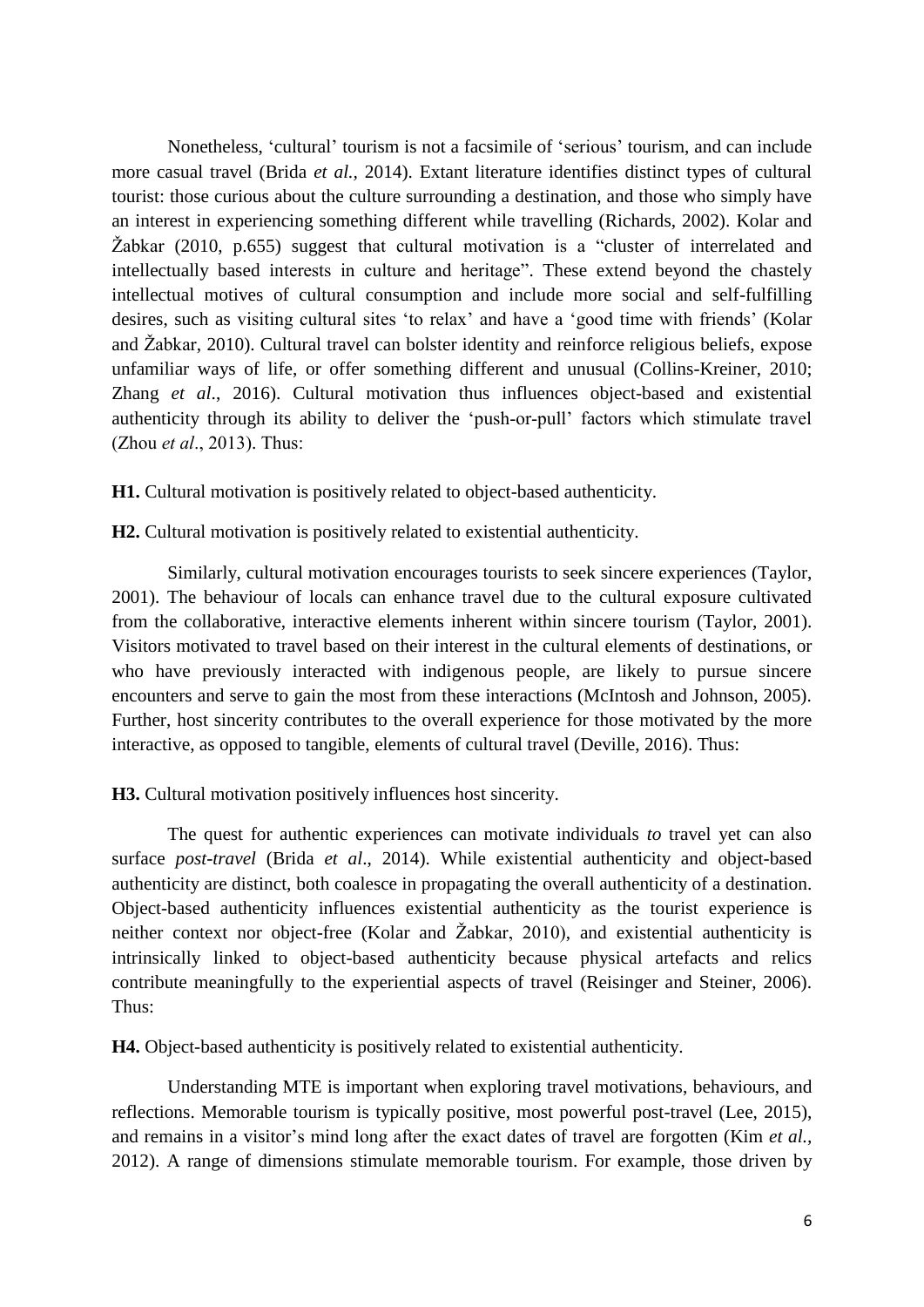genuine interest in the cultural aspects of a destination are more likely to derive satisfaction from travel (Richards, 2002). If fostered appropriately, hosts can amplify unique cultural aspects to enhance tourists' overall perception of a destination. However, Richards and Wilson (2006) warn against the misuse and commoditisation of 'culture' and the impact this can have on visitor's perception of a destination. Attempts to force 'cultural' aspects upon tourists in order to encourage travel can have the opposite effect, further emphasising the importance of authenticity in the domain of cultural consumption (Martin, 2010). Further, tourists are not a homogenous group, and the memorability of their travel varies based on their existing interests, emotions, and personal backgrounds (Kim *et al.,* 2012). For culturally motivated tourists, memorable experiences are contingent on whether the destination's tangible elements meet expectations, and are strengthened if the experiential components of travel are pronounced, particularly when socialising with others at cultural destinations (Kolar and Žabkar, 2010). Thus:

### **H5.** Cultural motivation positively influences MTE.

Cultural tourism is *memorable* because of the insight and enjoyment it can provide (Lee, 2015). Thus, host sincerity may influence MTE (Taylor, 2001). This primarily surfaces through involvement and interaction with local culture (Lee, 2015), and the opportunity to *absorb* genuine experiences beyond the touristic norm (Taylor, 2001). Further, both existential and object-based authenticities influence MTE, as interacting with authentic artefacts and objects can live long within a visitor's mind (Lee, 2015). Similarly, the unique emotions associated with visiting destinations perceived as authentic can stimulate MTE, (Kim *et al*., 2012). Sincere experiences contribute to the overall memorability of travel, where visitors reflect positively on sincere encounters with local people as opposed to tourism operators (Deville *et al.,* 2016), and where the integrity of hosts is contingent on how sincere their interactions are perceived to be (Wang *et al.,* 2015). Further, memorability is derived from the tourist feeling "incorporated into certain cultural aspects of the host community" (McIntosh and Johnson, 2005, p.37), where they can experience the real life of the host, but this is only possible if manifest in a sincere fashion. Thus:

**H6.** Host Sincerity positively impacts on MTE.

**H7.** Object-based authenticity positively influences MTE.

**H8.** Existential authenticity positively influences MTE.

Based on the review of existing literature, the conceptual framework is presented in **Figure 1**.

### **[Figure 1]**

### **3. Methodology and scale development**

In response to calls encouraging scale development in tourism and hospitality research (Khan and Rahman, 2017), this study followed the systematic scale development approach (Churchill,1979; Netemeyer *et al.,* 2003) in order to develop a host sincerity scale. This included (1) content domain and item generation, (2) item purification, (3) construct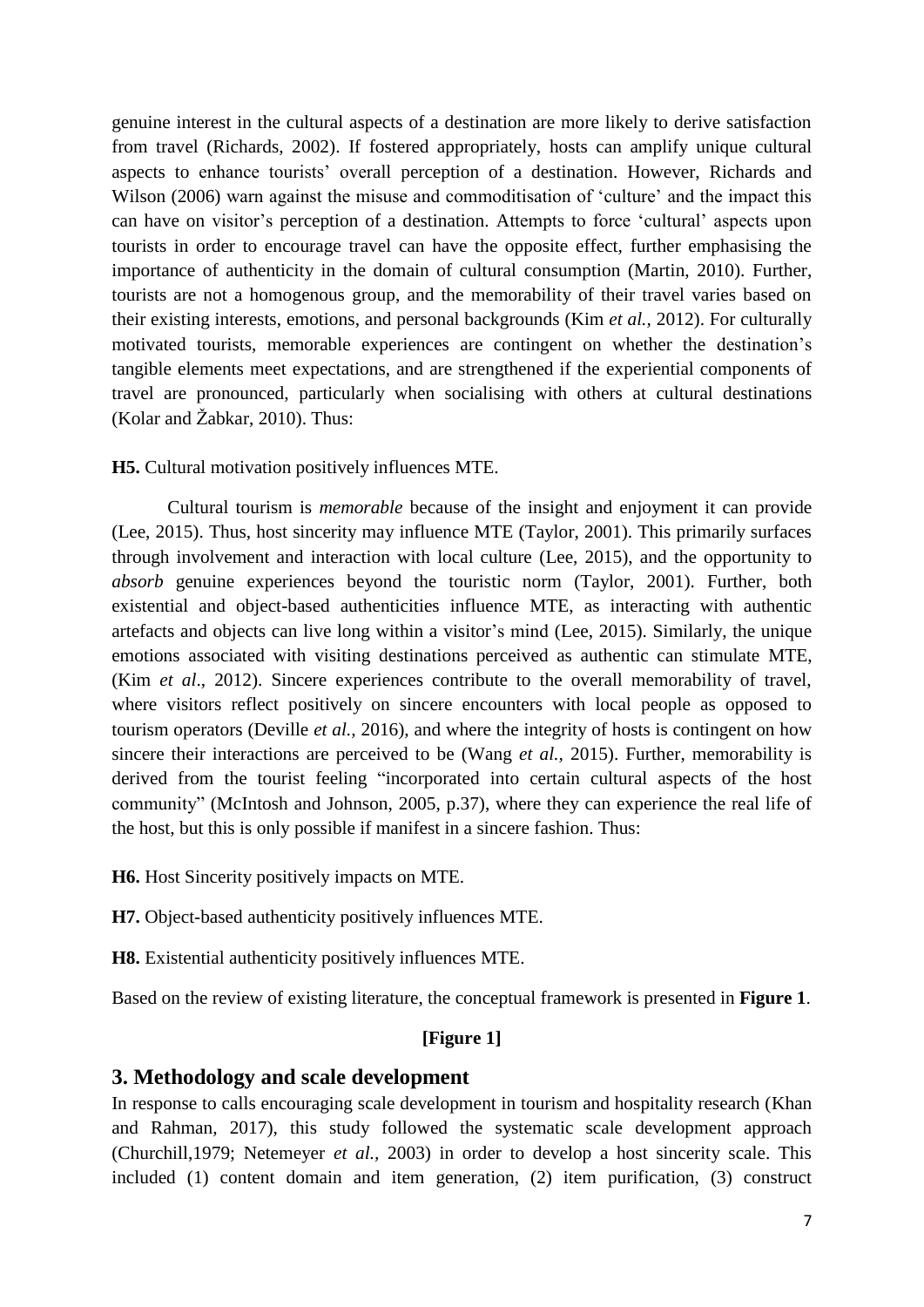validation and reliability assessment, and (4) replication. **Figure 2** provides a graphical representation of this process.

#### **[Figure 2]**

#### *3.1 Phase 1: Content domain and item generation*

A thorough examination of the literature on host sincerity was conducted. The host sincerity concept was defined as "when tourists feel that local hosts interact with them in an active and open manner, while accurately representing themselves in order to share the reality of their day-to-day lives". As neither a measurement scale nor conceptual model for host sincerity exists, individual and group interviews were conducted to develop items. Convenience sampling was employed to interview 43 individuals, 18-70 years old, from different international backgrounds (Europe, Asia, Middle-East, North America). These participants visited functioning troglodyte cultural heritage sites, where local hosts share their habitat and businesses with tourists during the last three years, with fresh memories of their travel (Jafari *et al*., 2013). Interviewees were encouraged to explain their experience of interacting with locals, with themes (items) driven from their narrative (Wells *et al*., 2016). An initial list of 26 host sincerity items was generated and the research team assessed the content adequacy of these statements with assistance from 8 faculty members and PhD students (male and female; 22-58 years old) (cf. Hosany and Gilbert, 2010). The results of the coding process were shared in order to enhance the validity and consistency of the analysis (Jafari *et al*., 2013). Following the elicitation procedure and using thematic analysis, ambiguous statements were eliminated and items with identical meanings combined (Netemeyer *et al.,* 2003), yielding a pool of 15-items.

Next, the Delphi technique, using expert-judgment, was employed to review the 15 items and confirm face and content validity. We followed the principles of member checking approach (Netemeyer *et al.,* 2003). We consulted with a panel of 23 international business school researchers and tourism practitioners. These experts further refined item selection and ensured face validity (Khan and Rahman, 2017). We started with an open-ended questionnaire in round 1, where quantitative items were supplemented by experts' qualitative comments. In round two, each expert received the second Delphi questionnaire and reviewed the items based on information gathered in round one. We used a panel rating approach to assess the 15-items: i) highly representative; ii) moderately representative; iii) very little representative; and iv) not at all representative. The majority were considered 'highly representative' (8-items), some were considered 'moderately representative' (2-items), and the rest were either 'very little representative' or 'not at all representative' (5-items). Thus, 5 items were redundant. These were: (1) I think the locals had some level of interaction with me; (2) When I was involved with locals, I was conscious of who they are; (3) My interactions with locals educated me on their culture; (4) I was involved with locals in their day-to-day life; (5) Locals want to be involved with visitors. Next, experts (academics and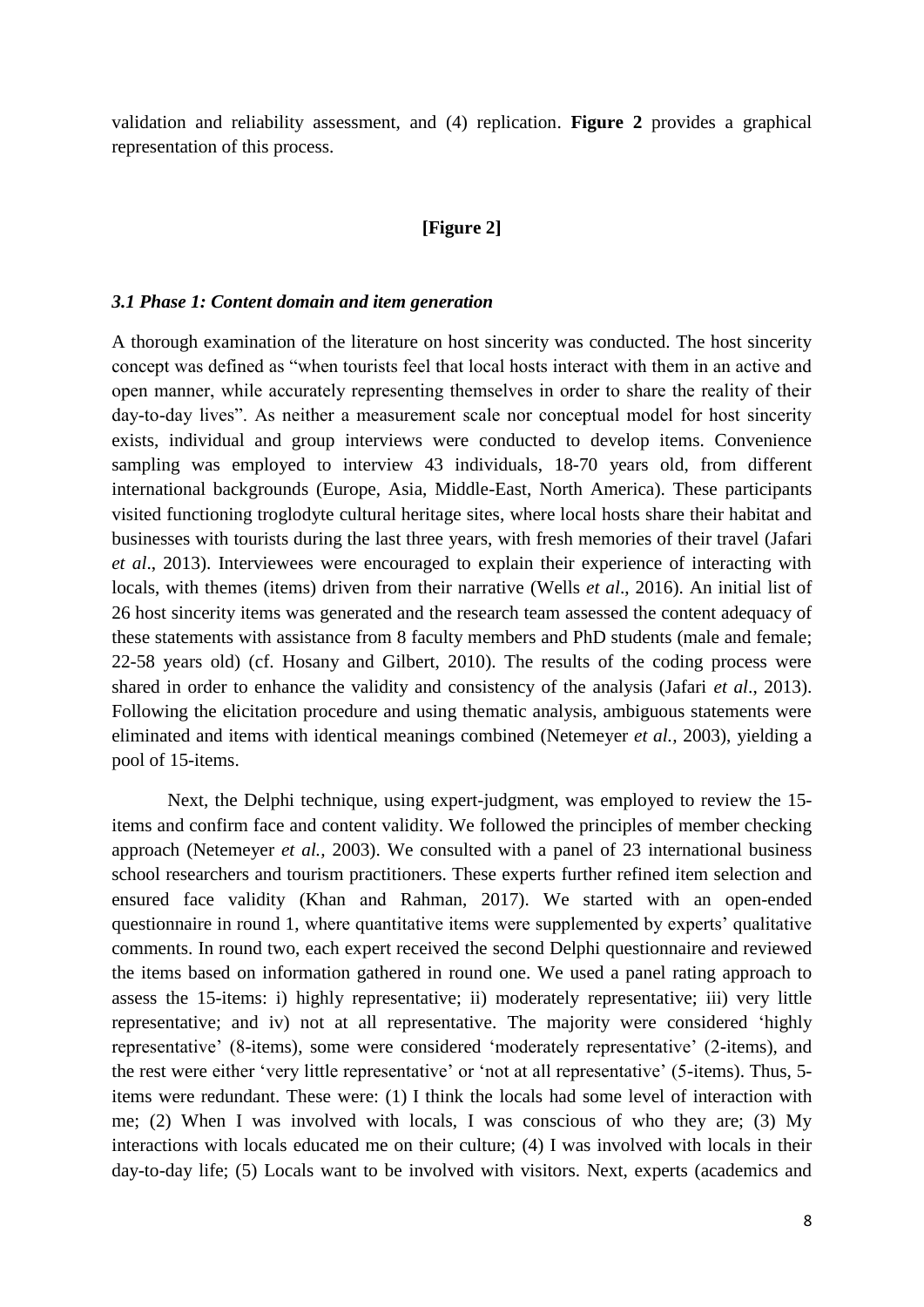tourism practitioners) were asked to consider the final 10-items. All agreed that they accurately defined the concept of host sincerity. Finally, we checked the mean of the items for face validity. We eliminated items that were rated by experts as having an average of 2 or lower for all 15 items. The same 5 items had mean values <2 and the final 10 items had mean values >3 (min=3.02; max=4). This consensus confirmed content validity and credibility, and 10-items were considered representative of the scale (**Table 2**).

#### *3.2 Phase 2: Item purification*

Overall, 203 domestic and international British university students, from 14 different nationalities across varying academic subjects, were used to test scale purification (Netemeyer *et al.,* 2003). Prior to administering the survey, a presentation (including pictures and videos) of functioning cultural heritage sites (e.g., Cappadocia (Turkey), Kandovan (Iran), Guadix (Spain)) was delivered to students, who were asked to assess their feelings toward these places and people on a 7-point Likert scale from 1 (strongly disagree) to 7 (strongly agree).

#### *3.3 Phase 3: Construct validation and reliability assessment*

To further verify the constructs identified in Phase 2, reliability and construct validation techniques were employed to assess the scale items measuring the host sincerity construct (Taheri *et al*., 2017). Construct validation and reliability assessment were used to test the convergent, discriminate, and predictive validity of the scale. Data was collected in Kandovan from international tourists over a four-month period in 2015. Situated in the northwest corner of Iran, Kandovan is a troglodyte village estimated at over 850 years old. The uniqueness of the village stems from the inhabited caves, created by volcanic remnants from the now-dormant Mount Sahand, carved into the landscape. Today, the village covers an area of 150-hectares, with 650 inhabitants (Yahyavi and Shaghaghi, 2012).

Using convenience sampling, international tourists were randomly approached prior to leaving the village, where they were administered the English language questionnaire by trained researchers. The questionnaire was pilot tested with 50 respondents (omitted from final sample) over 14-days. The final questionnaires were administered by trained field workers who targeted tourists in Kandovan for an average of 6 hours per day. We collected 518 useable questionnaires. Within the conceptual framework, all multi-item reflective scales were adapted from previous scales. Respondents rated each statement on a Likert-scale ranging from 1 (*strongly disagree)* to 7 (*strongly agree)*. The respondents self-reported on 9 items for cultural motivation, adapted from Kolar and Žabkar (2010). The existential authenticity (6-item) and object-based authenticity (4-item) scales were developed from Zhou et al. (2015). Finally, a 5-item MTE-scale was measured based on Lee (2015) (**Appendix 1**).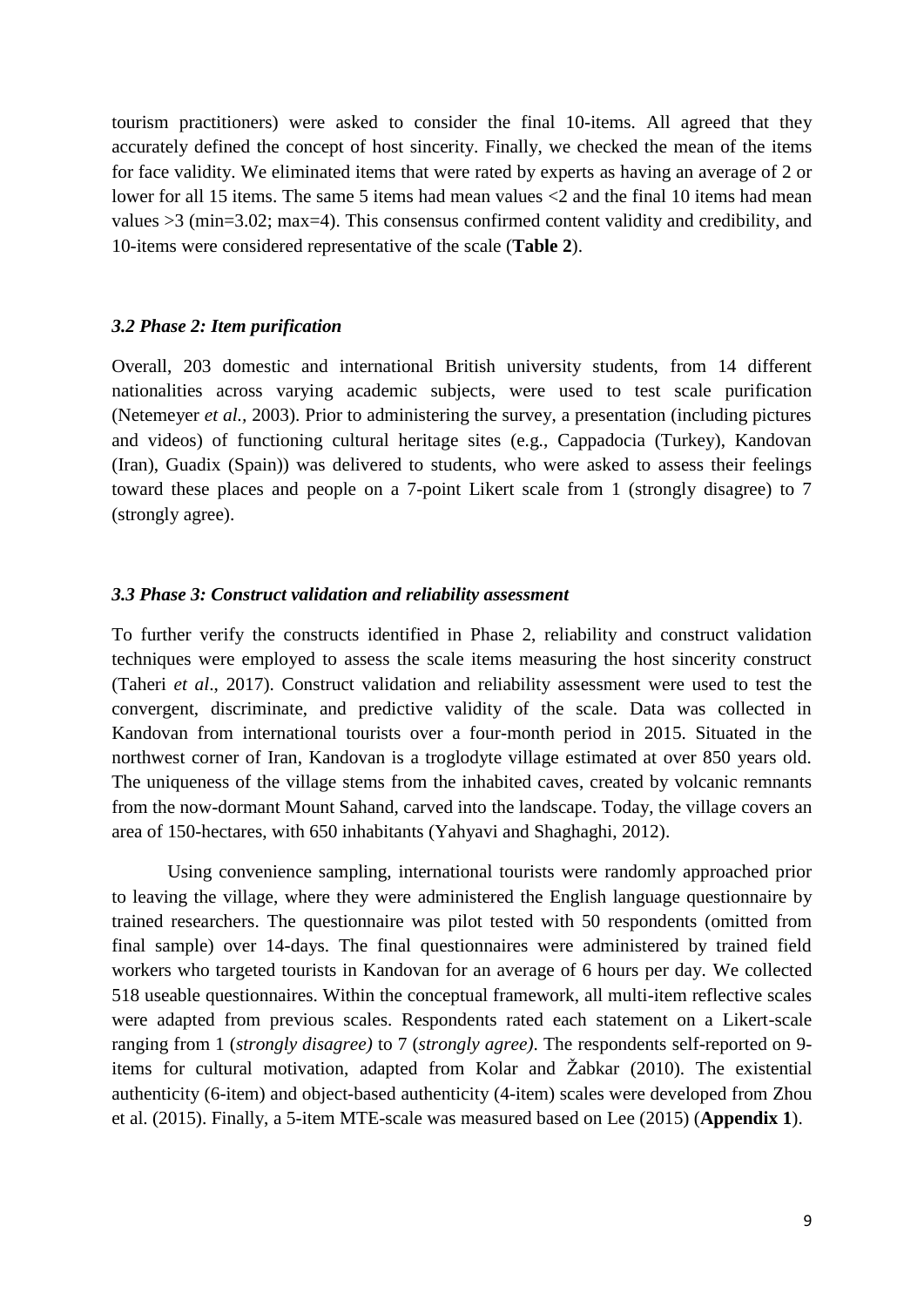#### *3.4 Phase 4: Replication*

The generalisability of the model was tested with tourists who visited Cappadocia; a UNESCO World Heritage Site located in South-Central Turkey. As with Kandovan, Cappadocia's distinctiveness lies in the convergence of natural and man-made landmarks, where the volcanic landscape is littered with inhabited cave-dwellings and underground chambers (Erdogan and Tosun, 2009). Both sites have undergone rapid development, and each offers tourists the opportunity to experience a functioning example of troglodyte architecture couched within the natural beauty of the region (Erdogan and Tosun, 2009). As with Phase 3, trained researchers administered the English language questionnaire to international visitors in Cappadocia for an average of 6 hours per day. Respondents were approached randomly prior to leaving the village. A total of 627 responses were collected.

### **4. Results**

#### *4.1 Results of phase 2: Item purification*

The sample was 46.8% male, 33.2% female. To purify the scale, we examined corrected item-to-total correlations for all statements (Netemeyer *et al.,* 2003). Items with low or no correlation  $(r<0.4)$  should be eliminated. Results indicate that no items were poorly correlated with the total score, thus all 10 were retained. The principal component analysis (PCA), with Promax rotation and unrestricted number of factors, was used as we expected the factors to be correlated (Hair *et al.,* 2010). The lowest correlation is 0.467, thus Promax was appropriate. The sample size (>200 participants) is appropriate for PCA (Hair *et al.,* 2010). The Kaiser-Meyer-Olkin (KMO) and Bartlett's Test of Sphericity were calculated to assess sampling appropriateness. KMO was  $0.946$  ( $>0.5$ ) and the Chi-square value for Bartlett's Test Sphericity was significant ( $\chi$ 2=4926.927; *p*<0.001). Consequently, both exceeded the recommended threshold and the data is suitable for PCA. A final two-factor model was extracted, accounting for 81.550% of the total variance. The items included factor 1 (*sincere social interaction*) and factor 2 (*sincere emotional response*) (**Table 2**). Cronbach's α also exceeded the cut-off value of 0.70 for both factors (**Table 2**). Finally, we established multicollinearity by employing variance inflation factor (VIF) and the tolerance test. VIF values were below the threshold (3) and tolerance test <0.33 (Hair *et al.,* 2010). Hence, multicollinearity was not a concern for this study.

#### **[Table 2]**

#### *4.2 Results of phase 3: Construct validation and reliability assessment*

Prior to assessing construct validity, we tested for non-response bias. Early and late versions of the questionnaire were compared for any systematic difference in sociodemographic attributes and nationality. No significant difference was detected between these groups. Males represented 59.1% of the sample and most respondents travelled for leisure. With regards to nationality, 34.6% were European, 35.3% from Asia and the rest from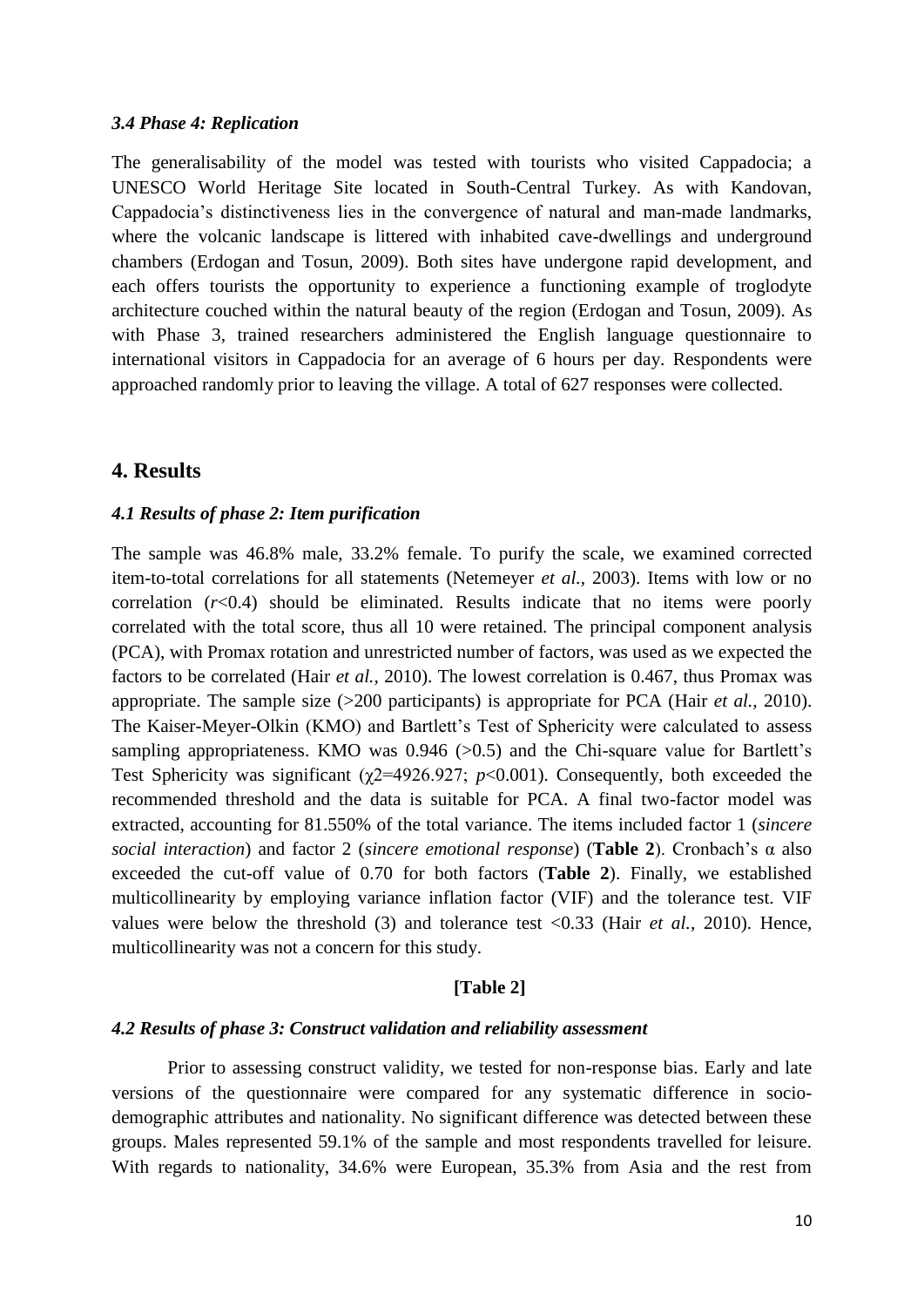Middle-East (25.1%). Of the participants, 28% were 46 or older, 52.8% were 26-45, and 19.2% were 18-25 years old. Additionally, the occurrence of Common Method Variance (CMV) was tested. Tourists were informed that their answers remained anonymous, minimizing social desirability bias. Independent and dependent scales were placed in different areas of the questionnaire. Harman's single-factor test was employed to test CMV by entering all principal scales into a PCA (Podsakoff *et al*., 2003). The eigenvalue unrotated PCA solution detected 7 factors, and the largest percentage of variance explained by one single factor was 35.294%. We also used the unmeasured method factor approach to further examine for CMV. Following Liang *et al*.'s (2007) recommendation for partial least squares structural equation modelling (PLS-SEM), a common method factor was presented to the structural model. We calculated method factor and average variance of indicators. The average variance illustrated by items was 56%, whereas the average method-based variance was 1.7% (32:1). Thus, CMV is not a concern for the research.

To confirm the host sincerity dimensionality and assessing the factor structures, we performed confirmatory factor analysis (CFA) using maximum likelihood method in IBM AMOS 23.0. We calculated a 2-factor model structure and compared it with a 1-factor model. The goodness-of-fit results demonstrate the 2-factor model has better model-fit indexes (CMIN/DF=5.32; NFI=0.958; CFI=0.921; IFI=0.932; TLI=0.932; RMSEA=0.07) compared to the 1-factor model (CMIN/DF=8.73; NFI=0.732; CFI= 0.801; IFI=0.763; TLI=0.652; RMSEA= 0.125) (Hair *et al.* 2010). Cronbach's α and VIF exceed recommended standards (**Table 2**), and average variance extracted (AVE) was >0.50. Thus, all items remained for further testing.

To test reliability, construct validity, and predictive validity, PLS-SEM was used. PLS-SEM has been applied in hospitality and tourism studies (Wells *et al.*, 2016) and is suitable for early-stage theory building with construct(s) yet to receive appropriate empirical attention. It can test reflective, formative and higher-order models (Hair *et al.*, 2017). Finally, PLS-SEM is also suitable for both normal and non-normal distributional properties (Hair *et al.*, 2017). Tests of Skewness and Kurtosis were assessed. The findings indicated that the assumption of normality was desecrated for some items in cultural motivation, object-based authenticity and MTE (Wells *et al.*, 2016). The measurement and structural model were examined within SmartPLS 3.0. The non-parametric bootstrapping technique was assessed with 518 cases, 5000 resamples (Hair *et al*., 2017). For the measurement model including our constructs in the conceptual framework, composite reliability (CR), Cronbach's α, factor loadings and AVE were used to assess convergent validity.

For all constructs, the CR and Cronbach's α exceeded the threshold of 0.7 (Hair *et al.,* 2010). The AVE and factor loadings surpassed the threshold (0.5) for all reflective constructs (Hair *et al.,* 2010) (**Table 3**). Discriminant validity was tested using (1) [Fornell and Larcker's](#page-17-0) [\(1981\)](#page-17-0) criterion, which entails a scale's AVE to exceed the square of its largest correlation with any scale (**Table 3**), and (2) heterotrait-monotrait ratio of correlations (HTMT). Henseler et al. (2015) argues that HTMT indicates greater presentation by means of a Monte Carlo simulation compared to Fornell-Larcker's approach. Here, if the HTMT value is <0.85, discriminant validity must be documented between scales. Construct HTMT values ranged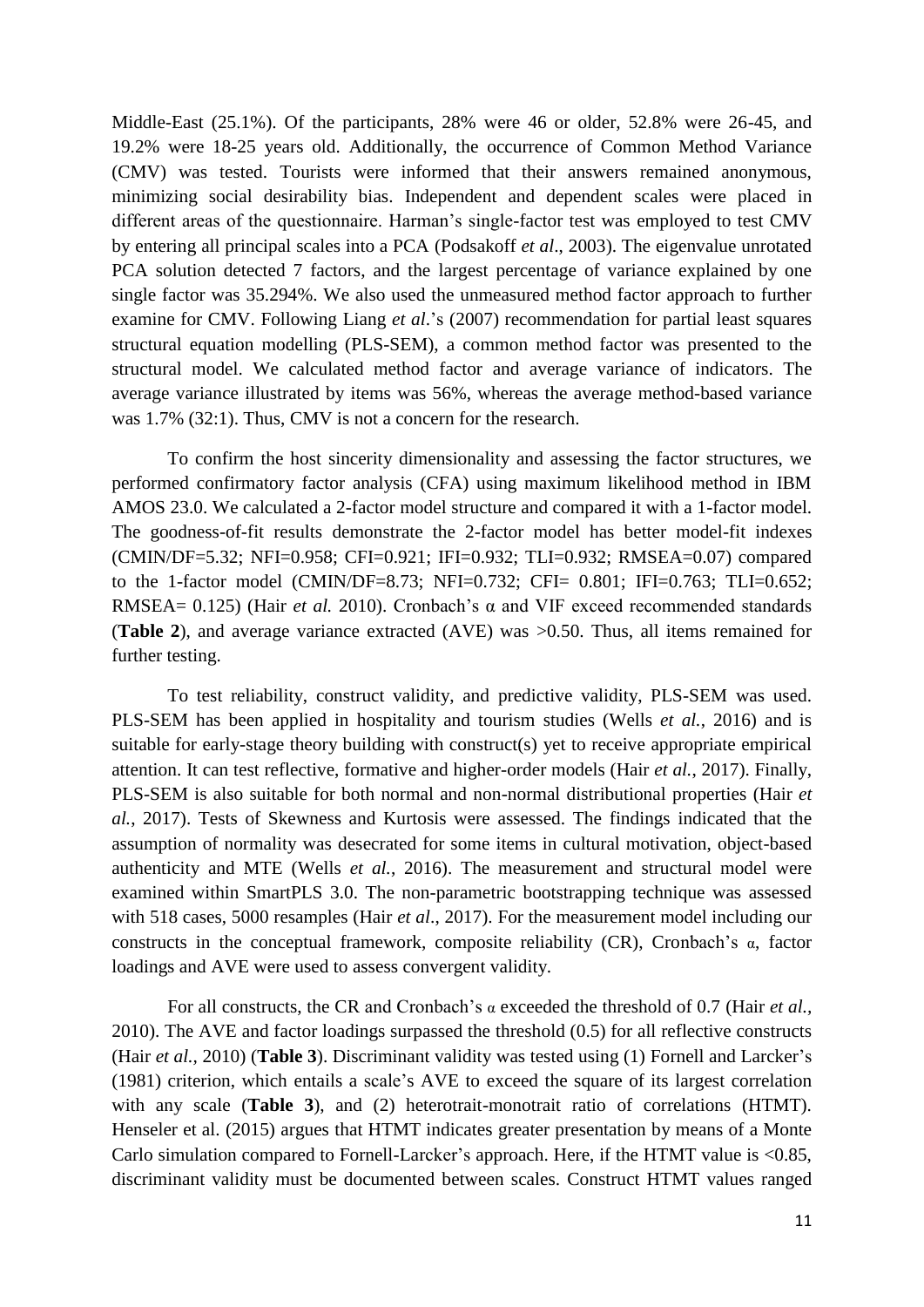from 0.431-0.744. Second, the HTMT<sub>inference</sub> criterion was assessed using complete bootstrapping to check whether HTMT significantly differs from 1. HTMT<sub>inference</sub> indicated that all HTMT values differ significantly from 1 (0.612-0.856). Therefore, discriminate validity was established.

### **[Table 3]**

We confirmed the dimensionality of host sincerity through PCA and CFA. To further test the second-order factor structure, we used repeated measures to estimate the hierarchal component models (HCMs) in PLS-SEM (Becker *et al.,* 2012). The relationships between the second-order host sincerity and two underlying first-order factors (i.e., weights) were significant, and  $\mathbb{R}^2$  values surpassed the recommended value of 0.5 (**Table 4**). Thus, host sincerity is a second-order construct represented by two first-order factors. Additionally, Kline (2011) suggests that an invariance assessment shows whether the bulk of items evaluate the same variables among different groups, consequently improving measurement model validity. A Chi-square statistic was employed to test two groups' invariance for gender. The findings demonstrate that Chi-square differences among males and females were not significant, indicating that the measurement model was suitable (Difference:  $\gamma$ 2=72.657, *p*=0.217). Moreover, a meta-analytic approach was employed to test external validity (Wanous and Reichers, 1999). Using non-parametric Spearman's rank correlation test, the correlation between an ordinal global 'host sincerity' item and other ordinal sincerity items was tested. The global item was: 'In my opinion, sincere hospitality is when I feel that I am experiencing the real lives of local people when interacting with them'. Following thorough investigation of extant literature, the research team developed the global statement. We returned to our experts (Phase 1) for their opinion regarding this item. Finally, we sought advice from colleagues experienced in scale development. All agreed that this item summarizes the spirit of the host sincerity scale. The results demonstrate significant, positive correlations between each indicator and the global item (**Table 5**).

### **[Table 4]**

### **[Table 5]**

Moreover, Stone-Geisser's Q<sup>2</sup> value calculated the criterion of predictive relevance (Hair *et al.*, 2017). A  $Q^2$  value >0 indicates that the model has predictive relevance (**Table 3**). Goodness-of-fit (GoF) index was tested using procedures from Wetzels *et al*. (2009). GoF surpassed the recommended value, indicating very good model-fit. SRMR was also used to indicate fit (SRMR<0.08) (Taheri *et al.,* 2017). GoF and SRMR exceeded the recommended values (**Table 3**). Cohen's effect size  $(f^2)$  was also tested. Here, the significant relationships in the inner model should exceed 0.02, indicating satisfactory properties for the endogenous latent constructs (Hair *et al.,* 2017). The results show that  $f^2$  for the inner model was  $>0.02$ . Therefore there is a satisfactory effect for latent constructs (**Table 6**). The model explains 51% of MTE, 44% of object-based authenticity, 48% of existential authenticity and 24% of host sincerity. All direct paths were in the hypothesised direction, indicating the predicative validity of the host sincerity construct (**Table 6**) (Netemeyer *et al*., 2003).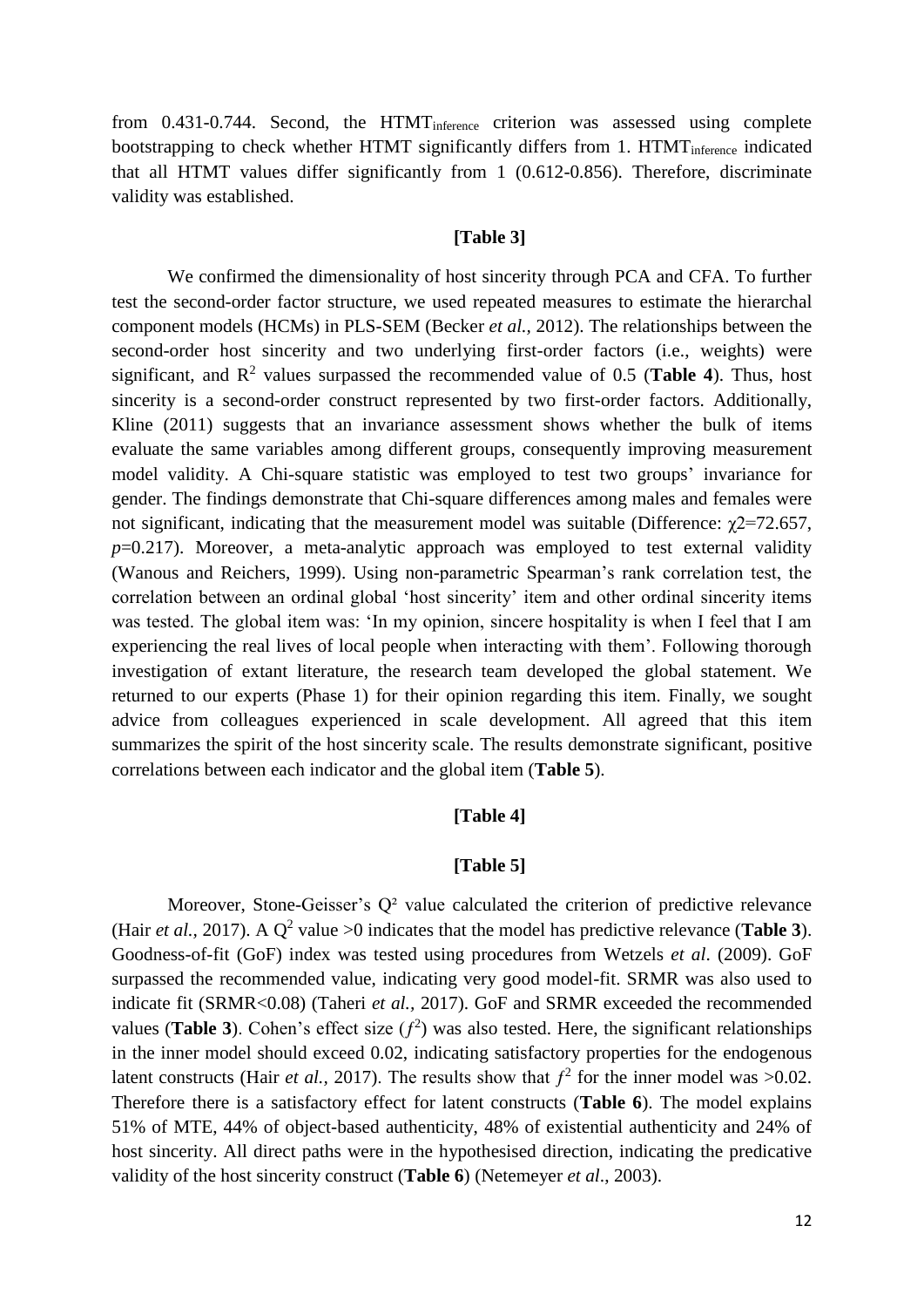# **[Table 6]**

# *4.3 Results of Phase 4: Replication*

Imitating Phase 3, we checked for non-response bias. No significant difference was detected between age, gender and nationality in early and late versions of the questionnaire. From our sample, 62% were female and the majority travelled for leisure purposes. With regards to nationality, 48% were European, 31.2% from Asia and the remainder from Middle-East (28.8%). With regards to age, 32% were 46 or older, 41.8% were 26-45, and 26.2% were 18-25 years old. PLS-SEM was employed to test for CFA and for assessing predictive validity. The existence of CMV was examined in various ways. Tourists were informed that their responses would remain anonymous. Harman's single-factor test was assessed by entering all principal scales into a PCA (Podsakoff *et al.,* 2003). The eigenvalue unrotated PCA solution detected 7 factors, and the largest portion of variance explained by one single factor was 42.120%. Similarly, we used Liang *et al*.'s (2007) unmeasured method factor design. The average variance illustrated by indicators was 63%, whereas the average methodbased variance was 1.6% (39:1). Therefore, CMV is not a concern for this study.

Using PLS-SEM, **Table 3, 4 and 5** demonstrate the reliability and validity of measurement model. GoF, SRMR and  $f^2$  surpassed the recommended threshold. HTMT values ranged from 0.520-0.678. HTMT<sub>inference</sub> were significantly different from 1 (0.589-0.701). The model explains 44% of MTE, 53% of object-based authenticity, 61% of existential authenticity, and 37% of sincerity. Nomological and predictive validity were supported as the hypothesised relationships between host sincerity and other related constructs were significant (**Table 6**). Thus, Phase 4 substantiates the predictive, convergent, and discriminant validity of the second-order host sincerity construct and its cross-cultural similarity.

# **5. Discussion and Conclusions**

This study examines an often-overlooked aspect of the travel experience – tourists' genuine interactions with local hosts. This vital to what Taylor (2001) considers as 'sincere' tourism and hospitality, and presents a more realistic representation of both the destination and culture of those who live and work there; an experience increasingly pursued by tourists. Thus, this research replied to the need for a new scale to measure the concept of 'host sincerity'. To achieve this, it followed the multi-step mixed method scale development procedure (Netemeyer *et al.,* 2003). The host sincerity construct has been tested and validated using a sample of international visitors to Kandovan and Cappadocia, and can be employed as a research instrument in future studies aiming to assess host sincerity in the hospitality field. As no previous study has been conducted on the development of a host sincerity scale, this research serves as the first empirical evaluation of the concept, significantly contributing to both theory and practice.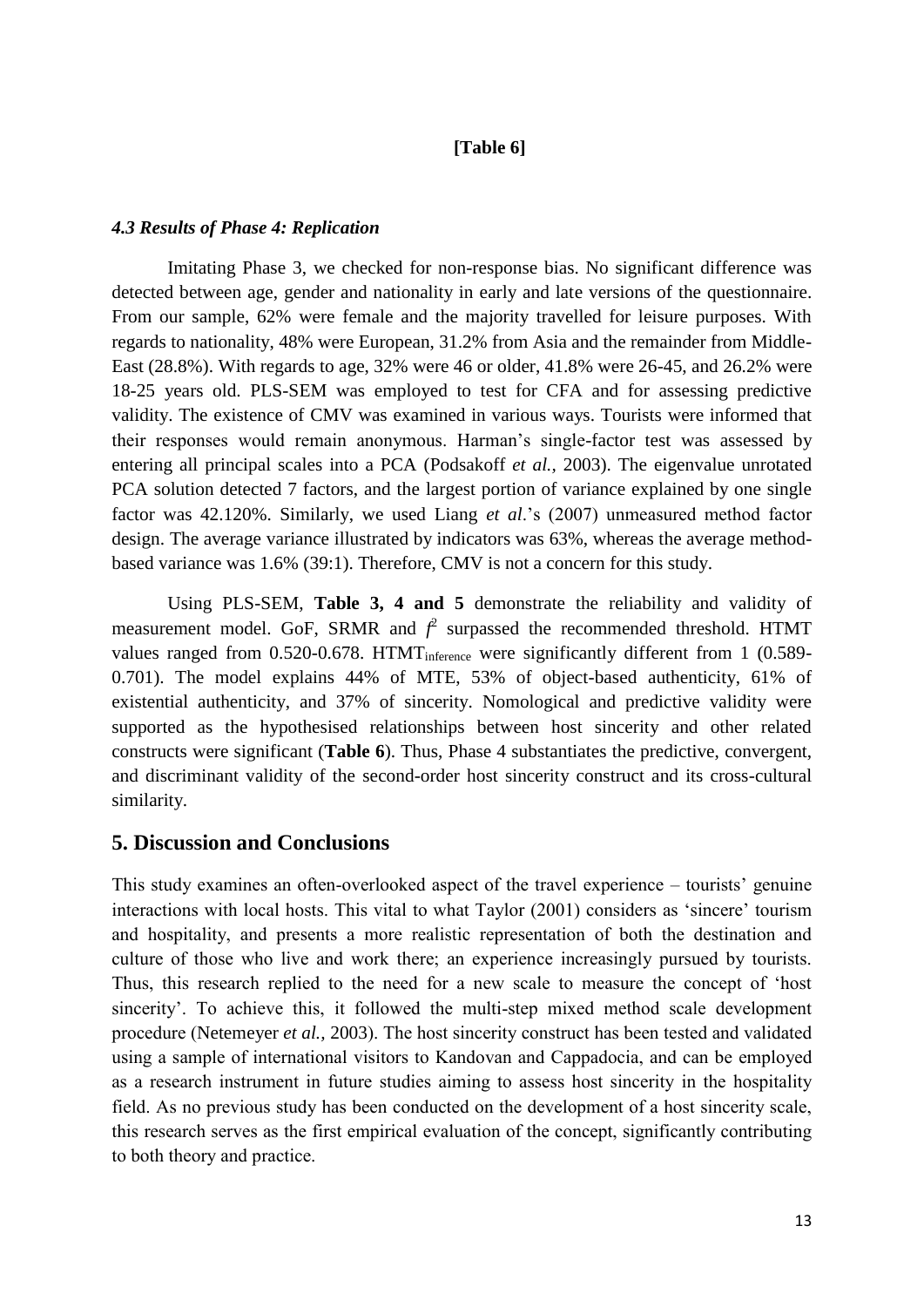### *5.1 Theoretical implications*

The PCA generated two factors that were grouped and labeled as 'sincere social interaction' and 'sincere emotional response', accounting for 81.550% of the total variance. Using data from Kandovan and Cappadocia, the second-order 'host sincerity' construct with two underlying dimensions developed within this study contributes to theory, method, and practice. The results suggest that tourists believe that functioning cultural heritage sites provide significant opportunities for sincere social interaction and emotional responses. Further, the results demonstrate that two dimensions are successfully grouped under the term 'host sincerity'. This study does not contend that these dimensions are wholly ignored in previous studies; both have been alluded to in tourism and hospitality literature (Taylor, 2001; Yi *et al.,* 2017). Nevertheless, we believe that by precisely defining and subsequently assessing the influence of these two dimensions, this study contributes to the growing body of knowledge on both cultural consumption and general hospitality.

Further, this study extends the CBA (Kolar and Žabkar, 2010) by incorporating the host sincerity concept into the existing model. By examining host sincerity, authenticity and MTE at functioning cultural heritage sites, the data verified that all projected hypotheses were supported. Cultural motivation directly and positively influences host sincerity (H1), objectbased authenticity (H2) and existential authenticity (H3), confirming extant literature (Bryce *et al*., 2015; Deville *et al*, 2016; Taylor, 2001). Object-based authenticity positively influences existential authenticity (H4), supporting previous studies (Bryce *et al*., 2015; Chhabra *et al*., 2003). Cultural motivation impacts positively on MTE, again supporting prior research (Kolar and Žabkar, 2010; Kim *et al*., 2012). Equally supportive of extant literature are the relationships between host sincerity (H6), object-based authenticity (H7) and existential authenticity (H8) (cf. Deville *et al*., 2016; Kim *et al*., 2012; Lee, 2015; Wang *et al*., 2015). Further, object-based and existential authenticity consider how tourists perceive themselves with respect to the destination, artefacts contained therein, and feelings elicited by both *place* and *objects* (Kolar and Žabkar, 2010). However, this study distinguishes host sincerity from authenticity by highlighting the under-recognized importance of genuine hostguest interactions and the subsequent emotional response generated from these interactions. In doing so, we introduce the concept of host sincerity with two underlying dimensions: sincere social interaction and sincere emotional response. This scale provides a basis for extending theoretical understanding of host sincerity within an extended CBA model (significantly influenced by cultural motivation and its impact on MTE) within the hospitality field. This also ensured the predictive validity of the scale.

### *5.2 Practical implications*

Hosts at functioning cultural heritage sites should regularly assess whether they provide visitors with sincere and memorable tourism experiences. Cultural consumers' visit destinations based on whether they believe they will encounter an authentic and sincere experience with regards to both content and context. Thus, cultural heritage managers (and locals) can use the newly developed host sincerity scale as a tool to optimize their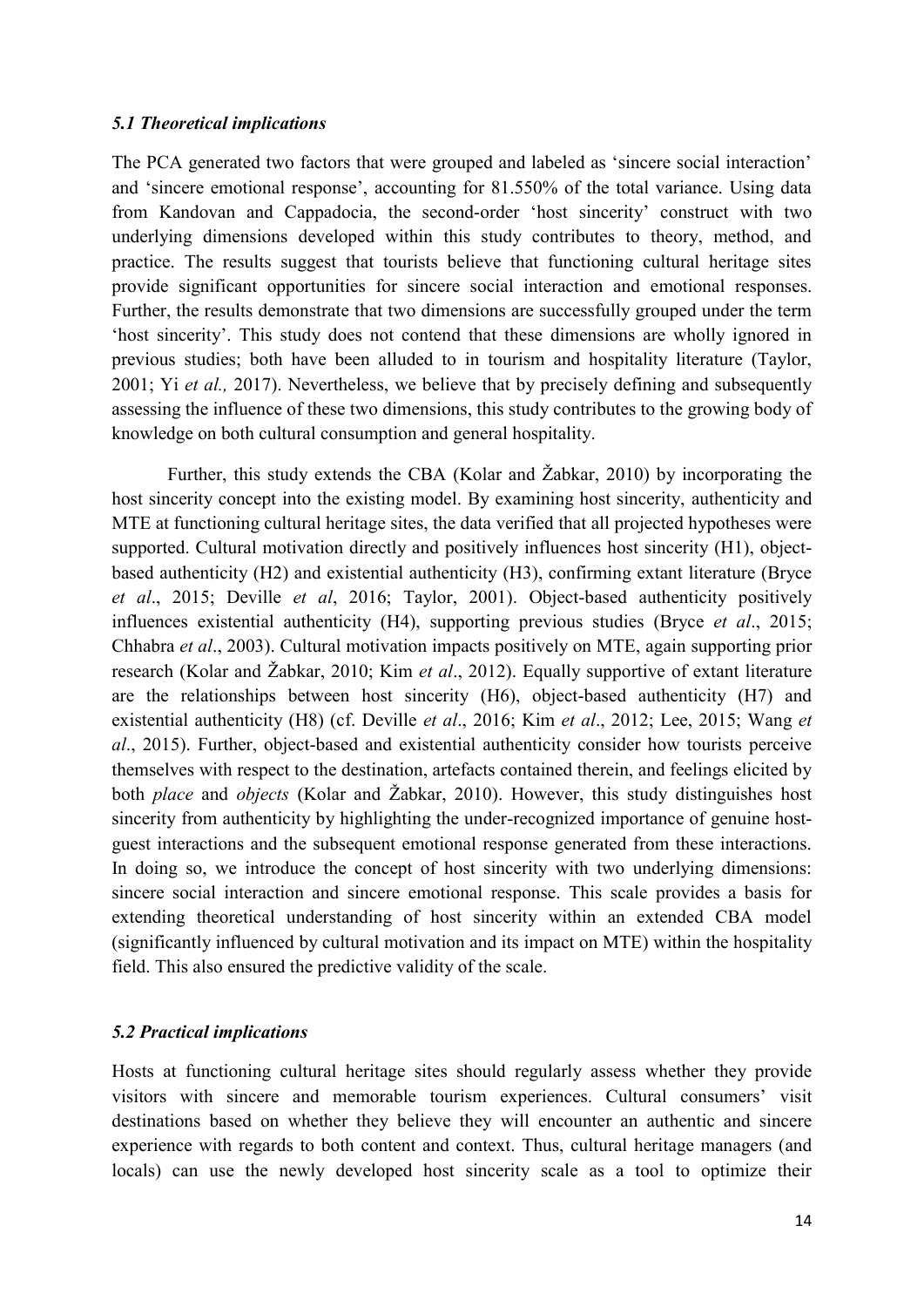performance and evaluate whether their offerings are truly authentic and sincere. This study extends the CBA (Kolar and Žabkar, 2010) by promoting the measurement of host sincerity in a hospitality and tourism context, and establishes a link between relevant variables. In practice, policy makers and destination marketers could use this scale as a diagnostic tool to identify the predictive power of cultural motivation on tourist perceptions of authenticity, host sincerity, and subsequent memorable outcomes. Here, managers can gain knowledge of the effect of host sincerity on destination performance through understanding tourists' expectations regarding their encounters with local hosts. They should develop their business strategy in order to provide opportunities for sincere host-guest interactions to materialise. By embracing this strategy, concerns about tourists' exposure to sincere social interactions and emotional responses can be minimised, which in turn may increase the memorability of a destination's offering. Further, managers can appeal to visitors' desire for sincere interactions with locals by incorporating images representing previous host-guest encounters into their promotional materials in order further to encourage travel.

Understanding the influence and importance of host sincerity can impact upon local communities in cultural destinations, where the approach of staging perceived authentic aspects for short-term gain should be replaced by presenting a more accurate representation of locals' lives and routines through genuine and accurate interactions. To encourage host sincerity, destination managers should focus on both dimensions representing the host sincerity construct by embracing mechanisms, such as workshops or training days, to educate locals on the importance of this interactive element of hospitality and the benefit of being considered sincere hosts by tourists. This could result in a more memorable experience for tourists, who are less likely to feel exploited and are perhaps more likely to return to the same destination or influence others to visit through positive word-of-mouth recommendations (Gannon *et al.,* 2017).

### *5.3 Limitations and Future Research*

As with all scholarly inquiry this study is not without limitations, and these subsequently provide opportunities for future research. First, a scale development approach employing interviews, Delphi technique, and two stages of questionnaire was followed (Taheri *et al.,*  2017). However, the scale was restricted to tourists visiting functioning cultural heritage sites. Future studies must assess the host sincerity scale cross-culturally to further establish external validity. Similarly, future studies could adopt a longitudinal design to minimise potential generalisability biases and attain more robust findings. Further, while drawing from a previously established study, CMV and a correlation matrix were used to explore relationships between constructs and to overcome potential causality problems. However, causality is complex and contested, and colleagues should test the newly developed host sincerity scale in alternative settings. Colleagues may wish to determine the influence of contextual factors (e.g., demographic variables and situational constructs) using the extended CBA model, and could further contribute by exploring the concept of host sincerity from a host perspective.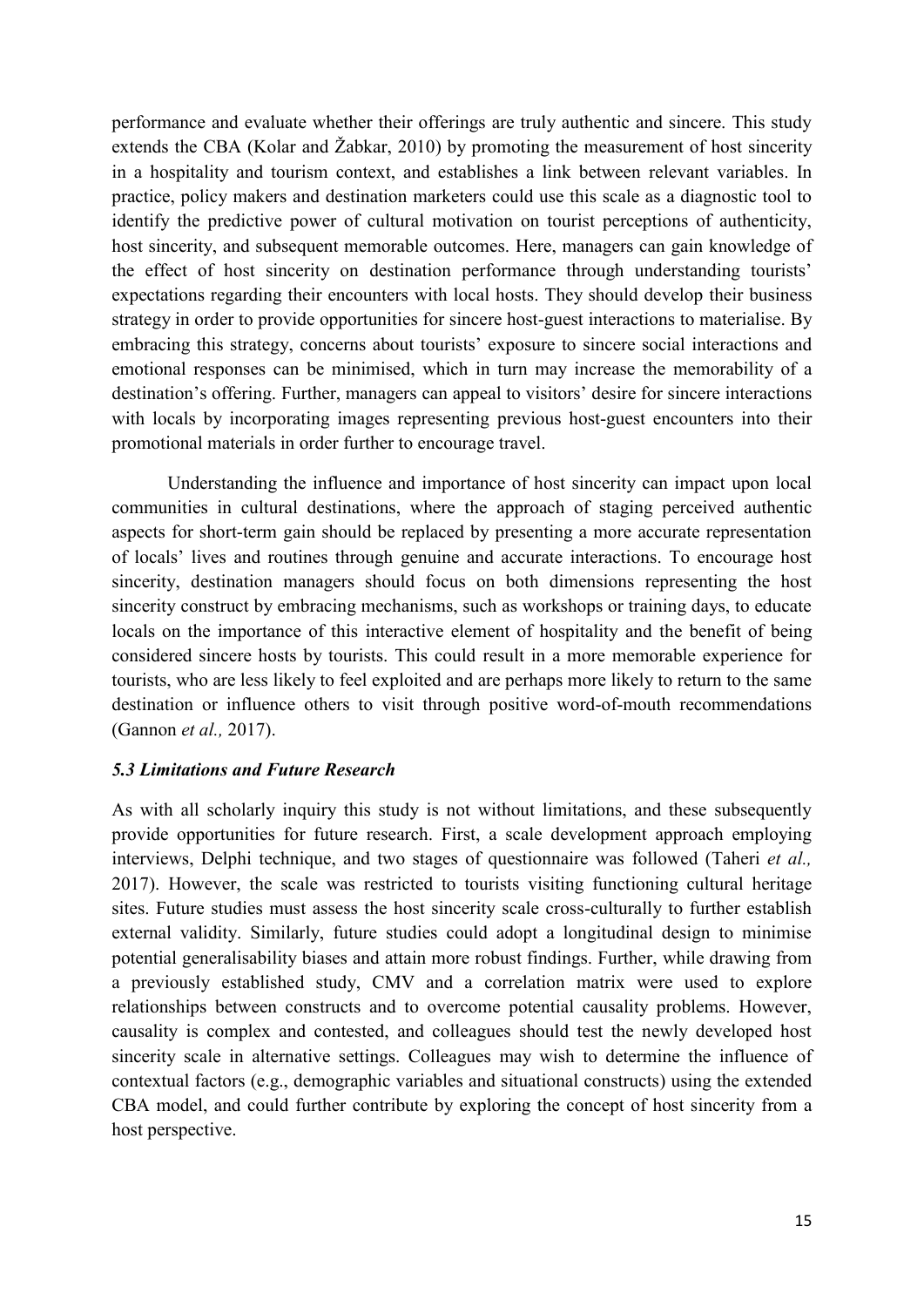# **References**

- Aaker, J.L. (1997), "Dimensions of brand personality", *Journal of Marketing Research*, Vol.34 No.3, pp.347-356.
- Arora, R., and Stoner, C. (2009), "A mixed method approach to understanding brand personality". *Journal of Product & Brand Management*, Vol.18 No.4, pp.272-283.
- Austin, J., (1962), *How to do things with words (William James lectures; 1955)*. Clarendon, Oxford, UK.
- Becker, J.M., Klein, K., and Wetzels, M. (2012), "Hierarchical Latent Variable Models in PLS-SEM: Guidelines for Using Reflective-Formative Type Models", *Long Range Planning,* Vol.45, pp.359-394.
- Beverland, M.B. (2005), "Crafting brand authenticity: The case of luxury wines", *Journal of Management Studies,* Vol.45 No.5, pp.1003-1029.
- Bialystok, L. (2011), "Refuting polonius: Sincerity, authenticity, and 'Shtick'", *Philosophical Papers*, Vol.40 No.2, pp.207-231.
- Brida, J.G., Disegna, M., and Scuderi, R. (2014), "The visitors' perception of authenticity at the museums: archaeology versus modern art", *Current Issues in Tourism,* Vol.17 No.6, pp.518-538.
- Bryce, D., Curran, R., O'Gorman, K.D., and Taheri, B. (2015), "Visitors' engagement and authenticity: Japanese heritage consumption", *Tourism Management,* Vol.46, pp.571- 581.
- Bryce, D., Murdy, S., and Alexander, M. (2017), "Diaspora, authenticity and the imagined past", *Annals of Tourism Research,* Vol.66, pp.49-60.
- Caza, A., Zhang, G., Wang, L., and Bai, Y. (2015), "How do you really feel? Effect of leaders' perceived emotional sincerity on followers' trust", *The Leadership Quarterly*, Vol.26 No.4, pp.518-531
- Chhabra, D., Healy, R., and Sills, E. (2003), "Staged authenticity and heritage tourism", *Annals of Tourism Research,* Vol.30 No.3, pp.702-719.
- Churchill, G.A. (1979), "A paradigm for developing better measures of marketing constructs", *Journal of Marketing Research,* Vol.16(February), pp.63-73.
- Collins-Kreiner, N. (2010), "Researching pilgrimage: Continuity and transformations", *Annals of Tourism Research,* Vol.37 No.2, pp.440-456.
- Dattatreyan, E.G. (2014), "Diasporic sincerity: tales from a 'returnee'researcher", *Identities*, Vol.21 No.2, pp.152-167.
- Daugstad, K., and Kirchengast, C. (2013), "Authenticity and the pseudo-backstage of agritourism", *Annals of Tourism Research,* Vol.43, pp.170-191.
- Deville, A., Wearing, S., and McDonald, M. (2016). 'WWOOFing in Australia: ideas and lessons for a de-commodified sustainability tourism", *Journal of Sustainable Tourism*, Vol.24 No.1, pp.91-113
- Emike, A.J. (2013), "Towards an Extra-Linguistic Critique of JL Austin's Speech Act Theory", *International Journal of Applied Linguistics and English Literature*, Vol.2 No.5, pp.241-248.
- Erdogan, N., and Tosun, C. (2009), "Environmental performance of tourism accommodations in the protected areas: Case of Goreme Historical National Park", *International Journal of Hospitality Management*, Vol.28 No.3, pp.406-414.
- Erickson, R.J. (1995), "The importance of authenticity for self and society", *Symbolic Interaction*, Vol.18 No.2, pp.121-144.
- Fornell, C., and Larcker, D.F. (1981), "Evaluating structural equation models with unobservable variables and measurement error", *Journal of Marketing Research,*  Vol.18 No.1, pp.39-50.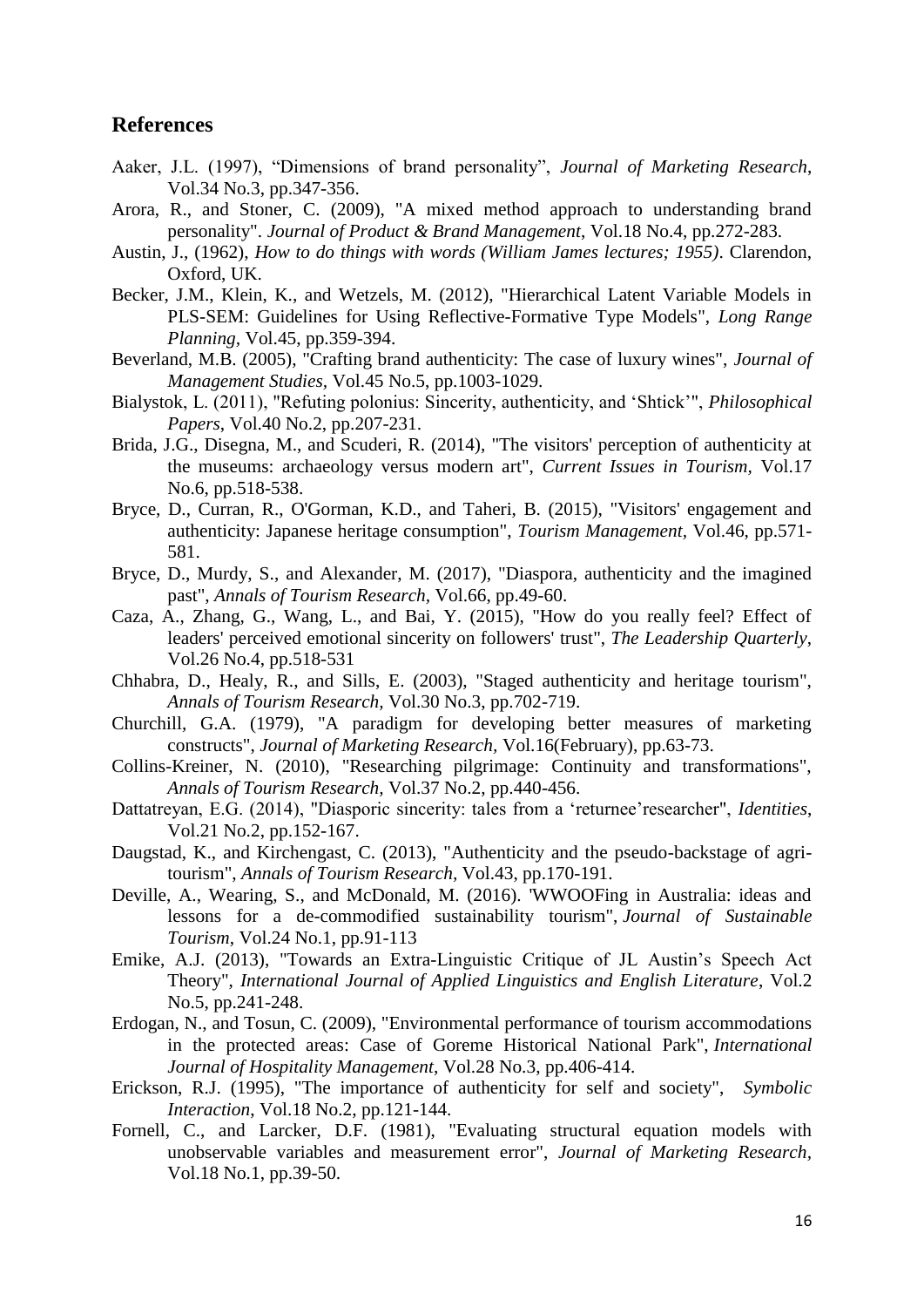- Gannon, M.J., Baxter, I.W., Collinson, E., Curran, R., Farrington, T.,...Maxwell-Stuart, R. (2017), "Travelling for Umrah: destination attributes, destination image, and posttravel intentions", *The Service Industries Journal*, Vol.37 No.7-8, pp.448-465
- <span id="page-17-0"></span>Gursoy, D., Kim, K., and Uysal, M. (2004), "Perceived impacts of festivals and special events by organizers: an extension and validation", *Tourism Management,* Vol.25 No.2, pp.171-181.
- Hair, J.F.J., Black, W.C., Babin, B.J., and Anderson, R.E. (2010), *Multivariate Data Analysis: A Global Perspective* (7th ed.), Peason, USA
- Hair, J.F.J., Hult, G.T.M., Ringle, C.M., and Sarstedt, M. (2017), *A primer on Partial Least Squares Structural Equation Modeling (PLS-SEM)* (2nd ed.), Sage, Los Angeles, CA
- Henseler, J., Ringle, C.M., and Sarstedt, M. (2015), "A New Criterion for Assessing Discriminant Validity in Variance-based Structural Equation Modeling", *Journal of the Academy of Marketing Science,* Vol.43 No.1, pp.115-135.
- Hosany, S and Gilbert, D. (2010). "Measuring Tourists' Emotional Experiences toward Hedonic Holiday Destinations", *Journal of Travel Research*, Vol.49, No.4, pp.513- 526.
- Jafari, A., Taheri, B., and vom Lehn, D. (2013), "Cultural consumption, interactive sociality, and the museum". *Journal of Marketing Management*, Vol.29 No.15-16, pp.1729- 1752.
- Keane, W. (2002), "Sincerity," modernity," and the Protestants", *Cultural Anthropology*, Vol.17 No.1, pp.65-92.
- Khan, I., and Rahman, Z. (2017), "Development of a scale to measure hotel brand experiences", *International Journal of Contemporary Hospitality Management,*  Vol.29 No.1, pp.268-287.
- Kim, J.H., Ritchie, J.R.B., and McCormick, B. (2012), "Development of a Scale to Measure Memorable Tourism Experiences", *Journal of Travel Research,* Vol.51 No.1, pp.12– 25.
- Kline, R.B. (2011), *Principles and practice of structural equation modeling* (3rd ed.), Guildford Press, New York, NY
- Kolar, T., and Žabkar, V. (2010), "A consumer-based model of authenticity: An oxymoron or the foundation of cultural heritage marketing?", *Tourism Management,* Vol.31 No.5, pp.652-664.
- Lee, Y.J. (2015), "Creating memorable experiences in a reuse heritage sites", *Annals of Tourism Research,* Vol.55, pp.155–170.
- Liang, H., Saraf, N., Hu, Q., and Xue, Y. (2007). "Assimilation of Enterprise Systems: The Effect of Institutional Pressures and The Mediating Role of Top Management", *MIS Quarterly*, Vol.31, No.1, pp.59-87.
- Martin, K. (2010), "Living pasts: Contested tourism authenticities", *Annals of tourism research,* Vol.37 No.2, pp.537-554.
- McIntosh, A.J., and Johnson, H. (2005). Understanding the Nature of the Marae Experience: Views from Hosts and Visitors at Nga Hau E Wha National Marae, Christchurch, New Zealand. In C. Ryan & M. Aicken (Eds.), *Indigenous Tourism*. Elsevier, Oxford, pp.35-50.
- Mura, P. (2015), "Perceptions of authenticity in a Malaysian homestay–A narrative analysis", *Tourism Management,* Vol.51, pp.225-233.
- Netemeyer, R.G., Bearden, W.O., and Sharma, S. (2003), *Scaling Procedures: Issues and Applications*, Sage, CA
- Podsakoff, P.M., MacKenzie, S.M., Lee, J., and Podsakoff, N.P. (2003), "Common method variance in behavioral research: a critical review of the literature and recommended remedies",*Journal of Applied Psychology,* Vol.88 No.5, pp.879-903.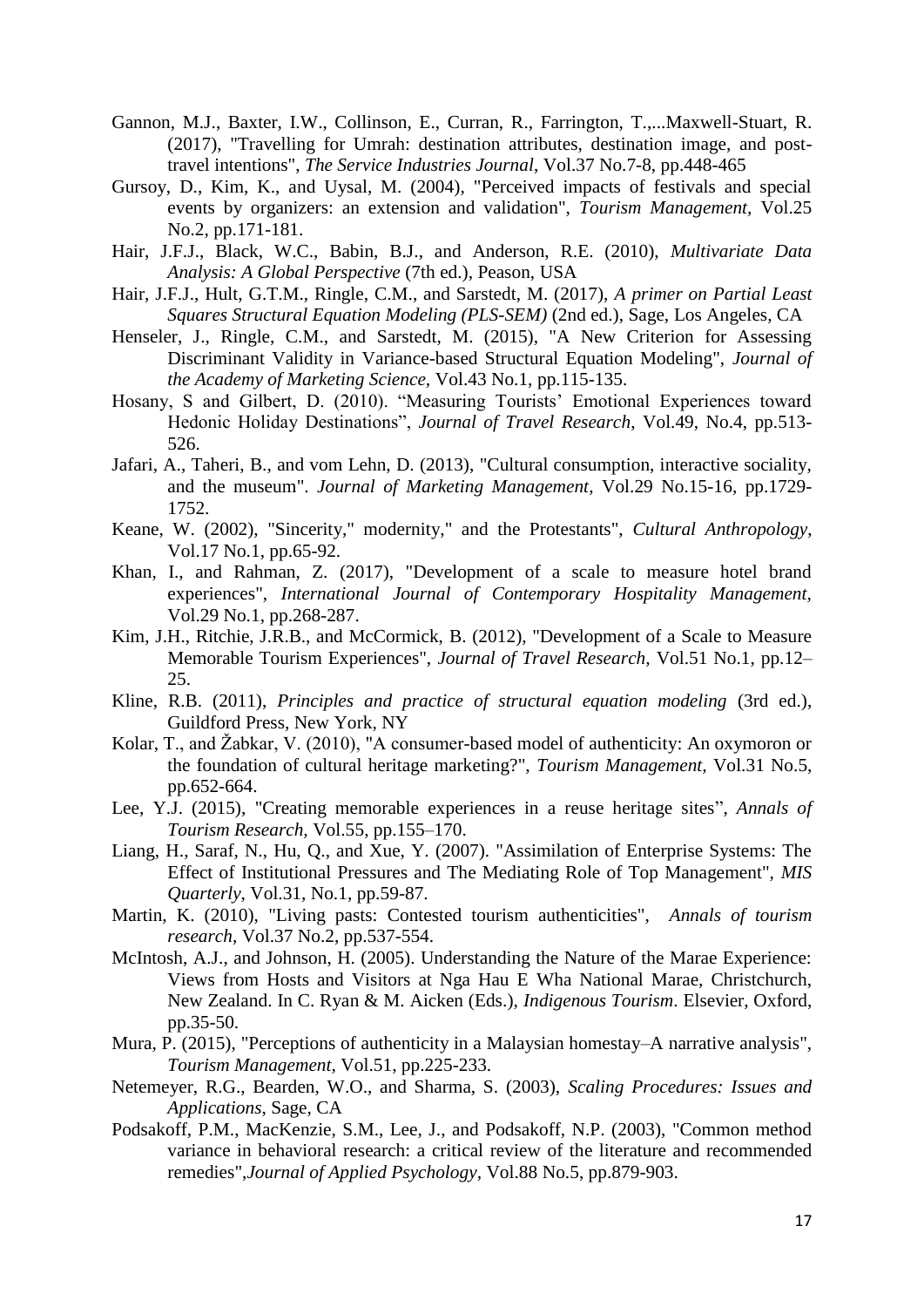- Prentice, R., and Andersen, V. (2007), "Interpreting heritage essentialisms: Familiarity and felt history", *Tourism Management,* Vol.28 No.3, pp.661-676.
- Prentice, R., and Andersen, V. (2007). Creative tourism supply: Creating culturally empathetic destinations. In G. Richards and J. Wilson (Eds.), *Tourism, Creativity and Development*. Routledge, London, pp.89-106.
- Prince, S. (2017), "Working towards sincere encounters in volunteer tourism: an ethnographic examination of key management issues at a Nordic eco-village", *Journal of Sustainable Tourism*, Vol.25 No.11, pp.1617-1632.
- Reisinger, Y., and Steiner, C.J. (2006), "Reconceptualizing object authenticity", *Annals of Tourism Research,* Vol.33 No.1, pp.65-86.
- Richards, G. (2002), "Tourism attraction systems: Exploring cultural behavior", *Annals of Tourism Research,* Vol.29 No.4, pp.1048-1064.
- Richards, G., and Wilson, J. (2006), "Developing creativity in tourist experiences: A solution to the serial reproduction of culture?",*Tourism Management,* Vol.27 No.6, pp.1209- 1223.
- Rickly-Boyd, J.M. (2013), "Existential authenticity: Place matters",*Tourism Geographies,*  Vol.15 No.4, pp.680-686.
- Sharpley, R. (2014), "Host perceptions of tourism: A review of the research", *Tourism Management*, Vol.42, pp.37-49.
- Taheri, B., Jafari, A., and Okumus, B. (2017), "Ceremonious politeness in consuming food in VFR tourism: Scale development", *The Service Industries Journal*, Vol.37, No.15-16, pp.948-967.
- Taylor, J.P. (2001), "Authenticity and sincerity in tourism", *Annals of Tourism Research,*  Vol.28 No.1, pp.7-26.
- Trilling, L. (1972), *Sincerity and authenticity*. HU Press, Cambridge
- Walter, P. (2017). "Culinary tourism as living history: staging, tourist performance and perceptions of authenticity in a Thai cooking school", *Journal of Heritage Tourism,*  Vol.12 No.4, pp.365-379.
- Wanous, J.P., and Reichers, A.E. (1999), "Overall job satisfaction: how good are single-item measures?" *Journal of Applied Psychology*, Vol.82 No.2, pp.247-252.
- Wang, N. (1999), "Rethinking authenticity in tourism experience",*Annals of Tourism Research,* Vol.26 No.2, pp.349-370.
- Wang, Y., Huang, S., and Kim, A.K. (2015), "Toward a framework integrating authenticity and integrity in heritage tourism". *Journal of Sustainable Tourism*, Vol.23 No.10, pp.1468-1481.
- Wells, V.K., Gregory-Smith, D., Taheri, B., Manika, D., and McCowlen, C. (2016), "An exploration of CSR development in heritage tourism", *Annals of Tourism Research,*  Vol.58, pp.1-17.
- Wetzels, M., Odekerken-Schröder, G., and van Oppen, C. (2009), "Using PLS path modeling for assessing hierarchical construct models: guidelines and empirical illustration", *MIS Quarterly,* Vol.33 No.1, pp.177-195.
- Woosnam, K.M., Norman, W.C., and Ying, T. (2009), "Exploring the theoretical framework of emotional solidarity between residents and tourists", *Journal of Travel Research*, Vol.48 No.2, pp.245-258
- Yahyavi, S., and Shaghaghi, S.G. (2012), "Investigation of the Structural Characteristics of Kandovan Village from Sustainability Perspective", *Journal of Basic and Applied Scientific Research,* Vol.2 No.9, pp.9200-9204.
- Yi, X., Lin, V. S., Jin, W., and Luo, Q. (2017), "The Authenticity of Heritage Sites, Tourists' Quest for Existential Authenticity, and Destination Loyalty", *Journal of Travel Research*, Vol.56 No.8, pp.1032-1048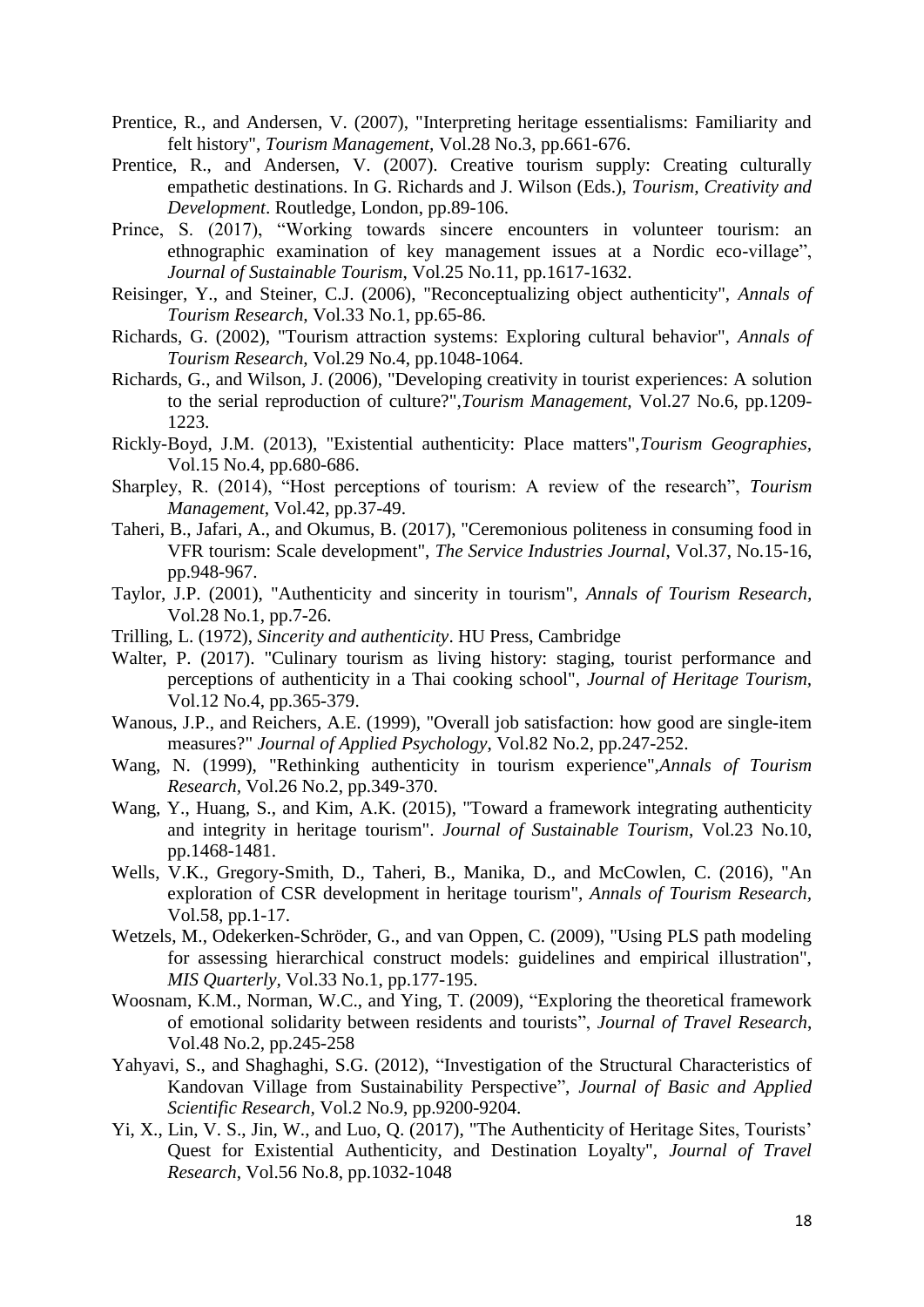- Zhang, H., Yang, Y., Zheng, C., and Zhang, J. (2016), "Too dark to revisit? The role of past experiences and intrapersonal constraints", *Tourism Management,* Vol.54, pp.452- 464.
- Zhou, Q., Zhang, J., and Edelheim, J.R. (2013), "Rethinking traditional Chinese culture: A consumer-based model regarding the authenticity of Chinese calligraphic landscape", *Tourism Management,* Vol.36, pp.99-112.
- Zhou, Q., Zhang, J., Zhang, H., and Ma, J. (2015), "A structural model of host authenticity", *Annals of Tourism Research,* Vol.55, pp.28-45.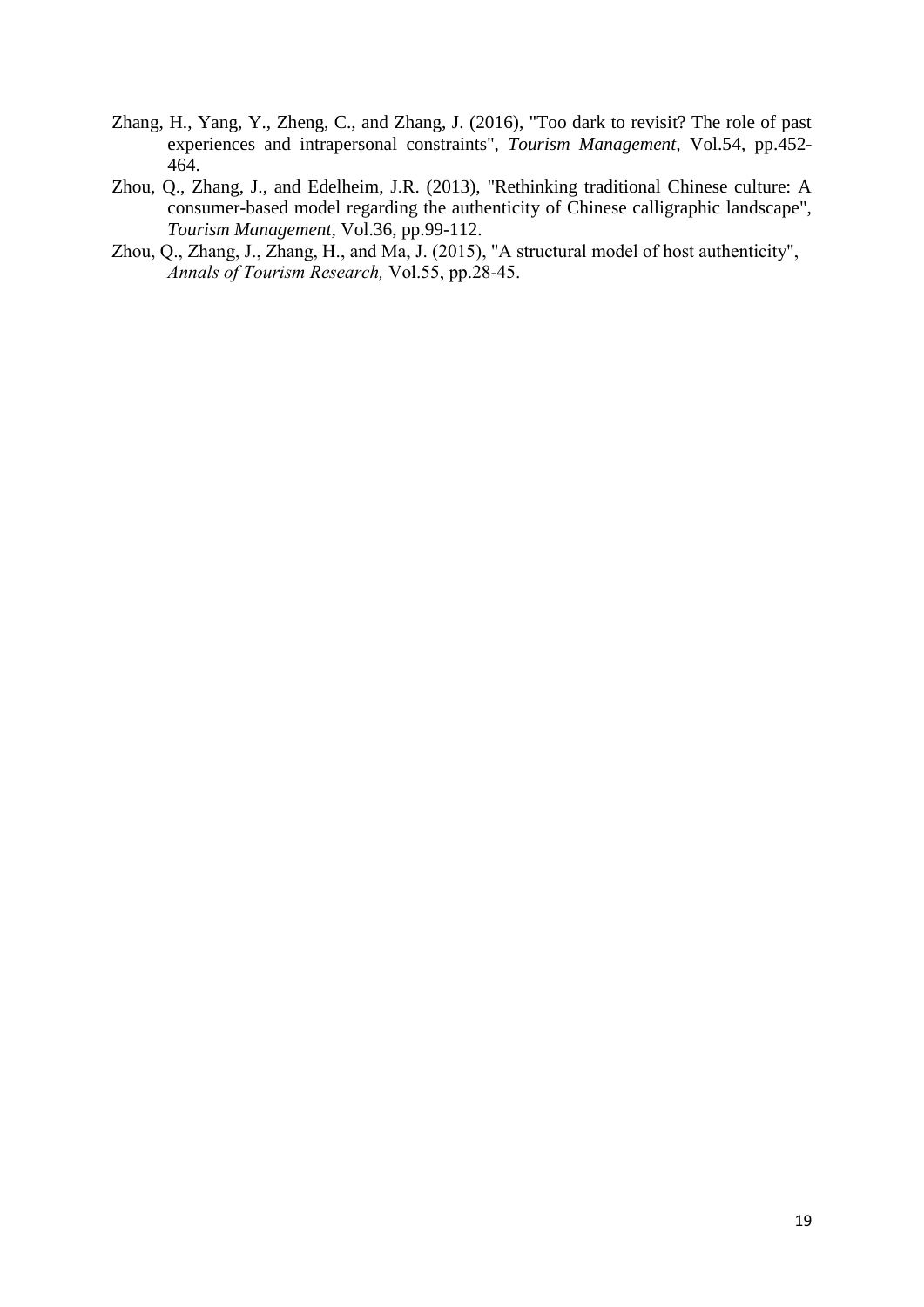| Source             | <b>Discipline</b> | <b>Explanation</b>                                                                                                                                                                           | <b>See Also</b>            |  |  |
|--------------------|-------------------|----------------------------------------------------------------------------------------------------------------------------------------------------------------------------------------------|----------------------------|--|--|
| Keane<br>(2002)    | Anthropology      | "public accountability to others for one's words"<br>with reference to one's self" $(p.75)$                                                                                                  | Dattatreyan<br>(2014)      |  |  |
| Austin<br>(1962)   | Linguistics       | <i>Speech act theory:</i> speeches are only sincere if Emike (2013)<br>the psychological state in which they are<br>expressed reflects that state (e.g. an apology<br><i>showing</i> regret) |                            |  |  |
| Trilling<br>(1972) | Philosophy        | "The absence of dissimulation, feigning or<br>pretence" $(p.13)$                                                                                                                             | <b>Bialystok</b><br>(2011) |  |  |
| Aaker<br>(1997)    | Marketing         | A dimension of brand personality comprised of Arora<br>four facets: being 'down to earth', 'honest', Stoner (2009)<br>'wholesome', and 'cheerful'.                                           | and                        |  |  |
| Erickson<br>(1995) | Sociology         | "whether one's 'real' thoughts and feelings are Caza <i>et</i><br>the same as those one expresses outwardly"<br>(p.123)                                                                      | al.<br>(2015)              |  |  |

**Table 1.** Multidisciplinary definitions of sincerity



**Figure 1**. Main hypotheses proposed model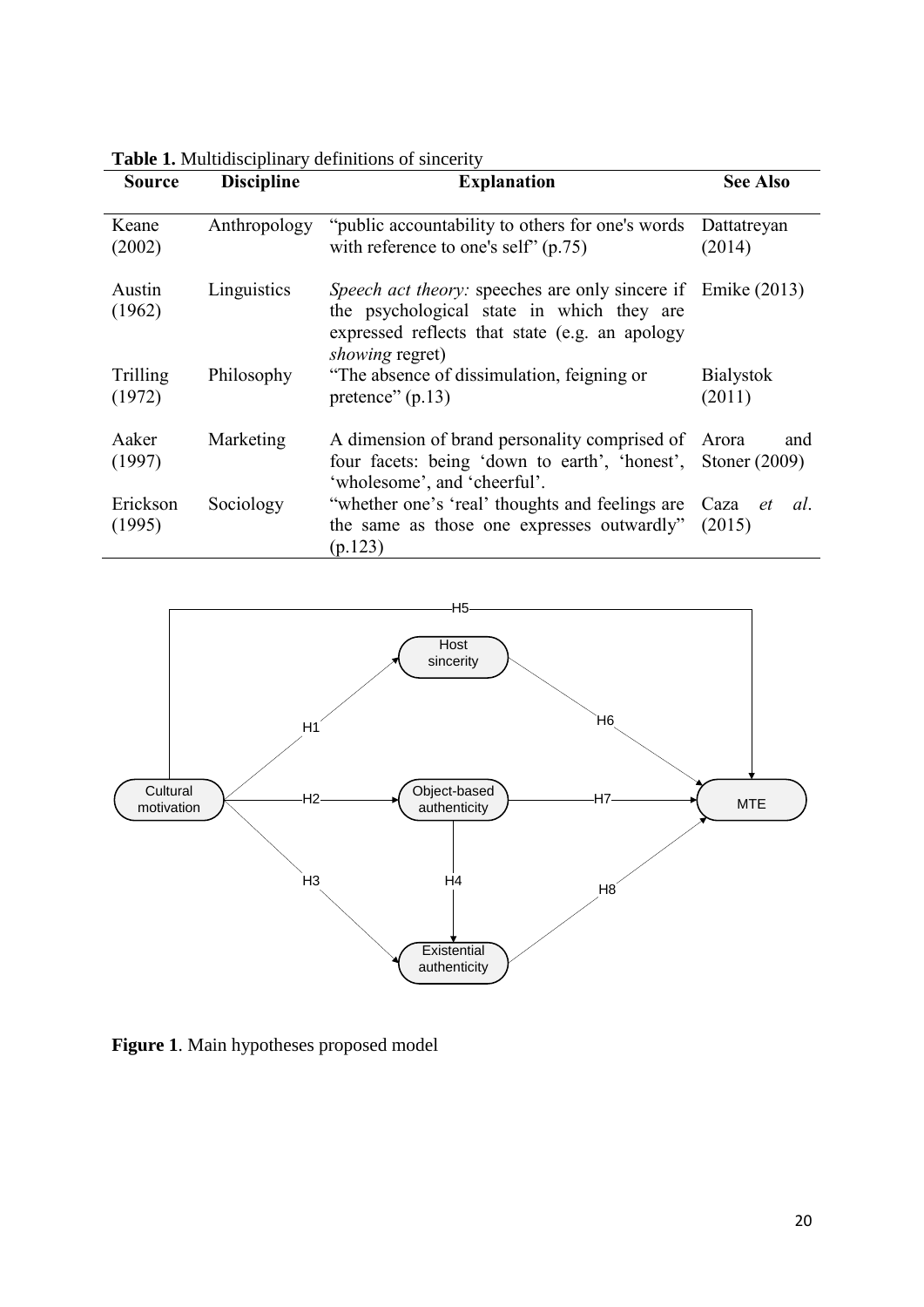

**Figure 2.** Scale development process.

| <b>Table 2.</b> I C/1 Results (1 masc $\mathbb{Z}$ )                                |          |          |
|-------------------------------------------------------------------------------------|----------|----------|
| Item and description                                                                | Factor 1 | Factor 2 |
| Sincere social interaction                                                          |          |          |
| S1:My interactions with local hosts help to reinforce my understanding of the place | 0.695    | 0.132    |
| S2: Local hosts are eager to educate me with regards to their culture               | 0.820    | 0.106    |
| S3:I talk and interact with local hosts about their real and true culture           | 0.766    | 0.147    |
| S4: Local hosts are happy to involve me in their real lives                         | 0.667    | 0.262    |
| S5: Local hosts are comfortable showing me their culture                            | 0.772    | 0.186    |
| Sincere emotional response                                                          |          |          |
| S6: It is important that I see the real lives of local hosts                        | 0.160    | 0.860    |
| S7: When I see local hosts, I am conscious of their role within the place           | 0.232    | 0.801    |
| S8:Local hosts present themselves to tourists/guests accurately and honestly        | 0.195    | 0.733    |
| S9: There are similarities between what I see and my expectations of local hosts    | 0.125    | 0.735    |
| S10:Local hosts represent themselves truthfully and passionately to tourists/guests | 0.277    | 0.771    |
| Eigenvalues                                                                         | 5.820    | 6.586    |
| % of variance explained                                                             | 12.353   | 12.911   |
| Cronbach's $\alpha$                                                                 | 0.781    | 0.774    |

#### **Table 2.** PCA results (Phase 2)

L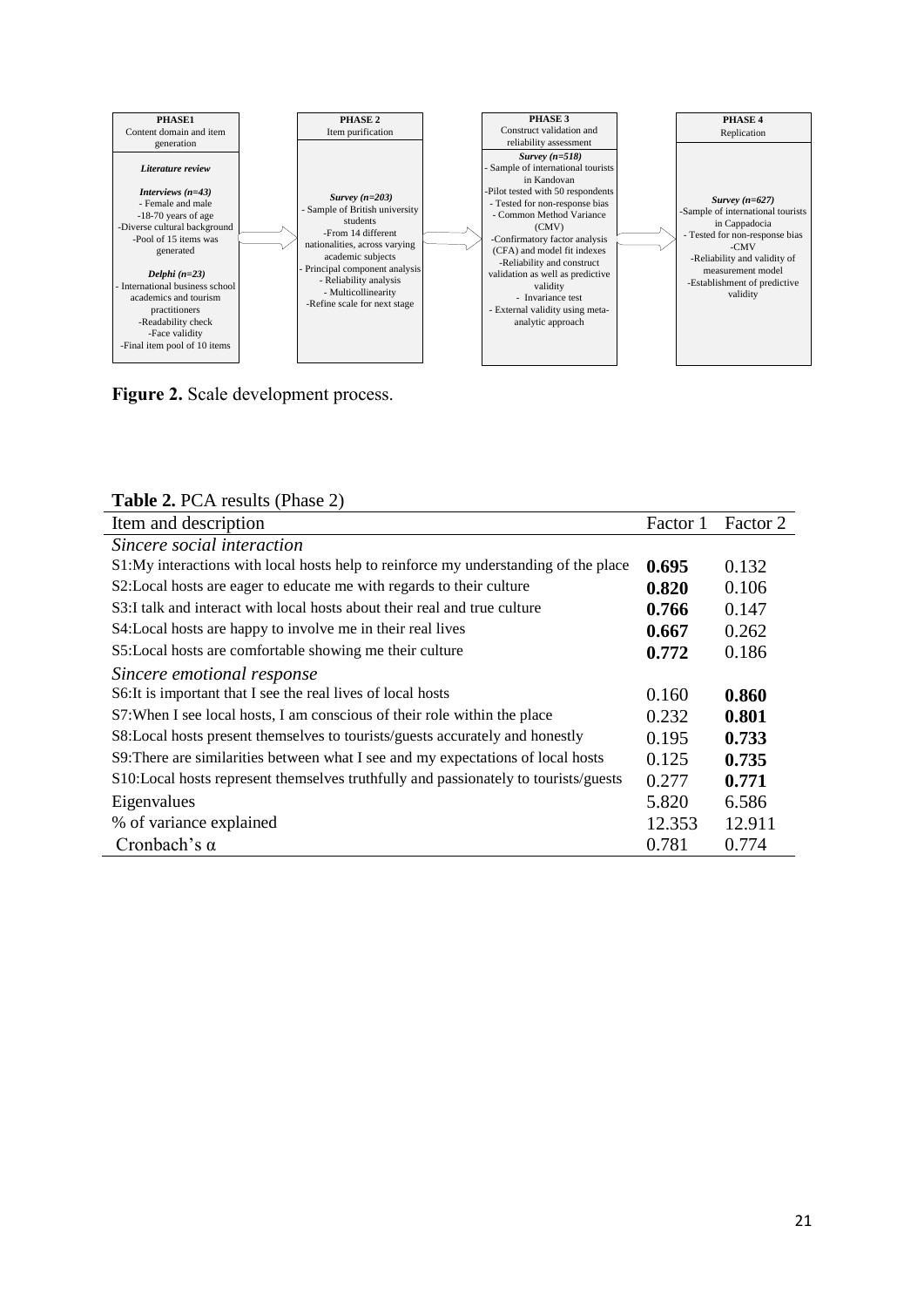| Table 3. Assessment of reliability and validity |  |  |
|-------------------------------------------------|--|--|
|-------------------------------------------------|--|--|

| Scale                      | Range<br>loadings* | of $\alpha$ |       | CR    | <b>AVE</b> | (1)   | (2)   | (3)   | (4)   | (5)   | (6)   | Mean | <b>SD</b> | $Q^2$ | <b>SRMR</b> | GoF   |
|----------------------------|--------------------|-------------|-------|-------|------------|-------|-------|-------|-------|-------|-------|------|-----------|-------|-------------|-------|
| Phase 3                    |                    |             |       |       |            |       |       |       |       |       |       |      |           |       | 0.063       | 0.487 |
| (1) Cultural motivation    | $0.705 - 0.802$    |             | 0.848 | 0.901 | 0.556      | 0.745 |       |       |       |       |       | 4.66 | .225      | n/a   |             |       |
| $(2)$ Sincere<br>emotional | $0.705 - 0.766$    |             | 0.781 | 0.891 | 0.563      | 0.578 | 0.750 |       |       |       |       | 4.45 | 1.292     | 0.123 |             |       |
| response                   |                    |             |       |       |            |       |       |       |       |       |       |      |           |       |             |       |
| $(3)$ Sincere<br>social    | $0.701 - 0.777$    |             | 0.763 | 0.791 | 0.565      | 0.500 | 0.504 | 0.751 |       |       |       | 5.09 | 1.197     | 0.181 |             |       |
| interaction                |                    |             |       |       |            |       |       |       |       |       |       |      |           |       |             |       |
| (4) Existential            | $0.722 - 0.760$    |             | 0.783 | 0.807 | 0.589      | 0.502 | 0.591 | 0.358 | 0.767 |       |       | 3.92 | .478      | 0.362 |             |       |
| authenticity               |                    |             |       |       |            |       |       |       |       |       |       |      |           |       |             |       |
| (5)Object-based            | $0.710 - 0.752$    |             | 0.742 | 0.789 | 0.635      | 0.573 | 0.593 | 0.540 | 0.460 | 0.796 |       | 5.28 | 1.016     | 0.447 |             |       |
| authenticity               | $0.707 - 0.796$    |             |       | 0.739 |            |       |       |       |       |       |       |      |           |       |             |       |
| $(6)$ MTE                  |                    |             | 0.851 |       | 0.508      | 0.439 | 0.556 | 0.319 | 0.519 | 0.421 | 0.712 | 4.66 | 1.257     | 0.233 |             |       |
| Phase 4                    |                    |             |       |       |            |       |       |       |       |       |       |      |           |       | 0.068       | 0.550 |
| (1)Cultural motivation     | $0.775 - 0.811$    |             | 0.723 | 0.844 | 0.512      | 0.715 |       |       |       |       |       | 4.23 | .456      | n/a   |             |       |
| $(2)$ Sincere<br>emotional | $0.721 - 0.839$    |             | 0.804 | 0.815 | 0.671      | 0.512 | 0.819 |       |       |       |       | 5.20 | .221      | 0.171 |             |       |
| response                   |                    |             |       |       |            |       |       |       |       |       |       |      |           |       |             |       |
| (3)Sincere<br>social       | $0.70 - 0.778$     |             | 0.733 | 0.888 | 0.579      | 0.578 | 0.518 | 0.760 |       |       |       | 5.23 | 1.233     | 0.203 |             |       |
| interaction                |                    |             |       |       |            |       |       |       |       |       |       |      |           |       |             |       |
| (4) Existential            | $0.757 - 0.777$    |             | 0.712 | 0.823 | 0.623      | 0.401 | 0.510 | 0.312 | 0.789 |       |       | 5.37 | 1.119     | 0.311 |             |       |
| authenticity               |                    |             |       |       |            |       |       |       |       |       |       |      |           |       |             |       |
| (5) Object-based           | $0.717 - 0.839$    |             | 0.823 | 0.876 | 0.684      | 0.513 | 0.523 | 0.523 | 0.490 | 0.827 |       | 4.33 | 1.423     | 0.542 |             |       |
| authenticity               |                    |             |       |       |            |       |       |       |       |       |       |      |           |       |             |       |
| $(6)$ MTE                  | $0.704 - 0.779$    |             | 0.777 | 0.811 | 0.666      | 0.337 | 0.519 | 0.387 | 0.529 | 0.437 | 0.816 | 5.01 | 1.134     | 0.198 |             |       |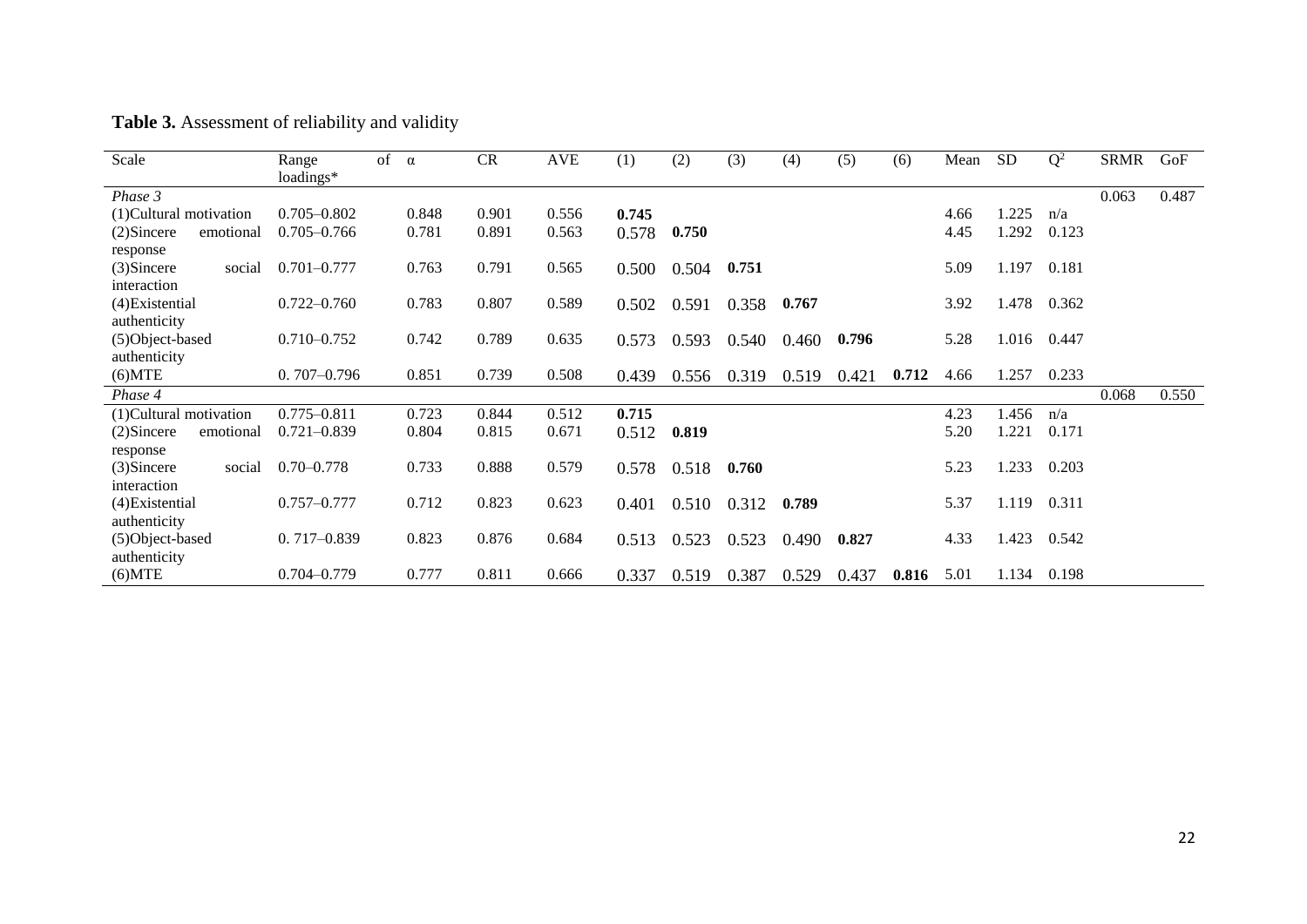|                            |                                                              |                                                                        | $\mathbb{R}^2$                       |  |  |  |  |
|----------------------------|--------------------------------------------------------------|------------------------------------------------------------------------|--------------------------------------|--|--|--|--|
|                            |                                                              |                                                                        |                                      |  |  |  |  |
| Sincere social interaction | 0.818                                                        | 7.901*                                                                 | 0.872                                |  |  |  |  |
|                            |                                                              |                                                                        |                                      |  |  |  |  |
|                            |                                                              |                                                                        |                                      |  |  |  |  |
| Sincere social interaction | 0.795                                                        | 8.901*                                                                 | 0.607                                |  |  |  |  |
|                            |                                                              | 7.092*                                                                 | 0.707                                |  |  |  |  |
|                            | Second-order construct host sincerity First-order constructs | Sincere emotional response 0.802<br>Sincere emotional response $0.780$ | Weight $t$ -value<br>$12.010*$ 0.719 |  |  |  |  |

**Table 4.** Assessment of first-order constructs

Notes: \* *p* <0.001

**Table 5.** Spearman's rank correlation

| Items                        | Spearman's rank         |           |  |  |  |  |
|------------------------------|-------------------------|-----------|--|--|--|--|
|                              | correlation coefficient |           |  |  |  |  |
|                              | $Phase3*$               | $Phase4*$ |  |  |  |  |
| S <sub>1</sub>               | 0.171                   | 0.221     |  |  |  |  |
| S <sub>2</sub>               | 0.211                   | 0.167     |  |  |  |  |
| S <sub>3</sub>               | 0.223                   | 0.239     |  |  |  |  |
| S <sub>4</sub>               | 0.452                   | 0.412     |  |  |  |  |
| S <sub>5</sub>               | 0.343                   | 0.321     |  |  |  |  |
| S6                           | 0.414                   | 0.289     |  |  |  |  |
| S7                           | 0.382                   | 0.211     |  |  |  |  |
| S8                           | 0.422                   | 0.478     |  |  |  |  |
| S <sub>9</sub>               | 0.219                   | 0.378     |  |  |  |  |
| S <sub>10</sub>              | 0.118                   | 0.481     |  |  |  |  |
| <b>Note:</b> $*_{p<0.001}$ . |                         |           |  |  |  |  |

|  | Table 6. Results of hypotheses testing |  |
|--|----------------------------------------|--|
|  |                                        |  |

| <b>Hypotheses</b> | ß     | $t$ -value* |       |
|-------------------|-------|-------------|-------|
| Phase 3           |       |             |       |
| H <sub>2</sub>    | 0.141 | 7.528       | 0.112 |
| H <sub>3</sub>    | 0.148 | 5.266       | 0.070 |
| H1                | 0.172 | 9.729       | 0.098 |
| H4                | 0.118 | 8.686       | 0.116 |
| H <sub>5</sub>    | 0.154 | 6.629       | 0.117 |
| H6                | 0.267 | 7.277       | 0.091 |
| H7                | 0.336 | 12.098      | 0.071 |
| H8                | 0.303 | 14.111      | 0.080 |
| Phase 4           |       |             |       |
| H <sub>2</sub>    | 0.201 | 5.777       | 0.117 |
| H <sub>3</sub>    | 0.188 | 9.901       | 0.082 |
| H1                | 0.181 | 7.901       | 0.112 |
| H4                | 0.166 | 6.808       | 0.116 |
| H <sub>5</sub>    | 0.289 | 9.119       | 0.123 |
| H <sub>6</sub>    | 0.391 | 15.901      | 0.146 |
| H7                | 0.389 | 12.990      | 0.137 |
| H8                | 0.298 | 12.027      | 0.096 |

Notes: \**p*<0.001.